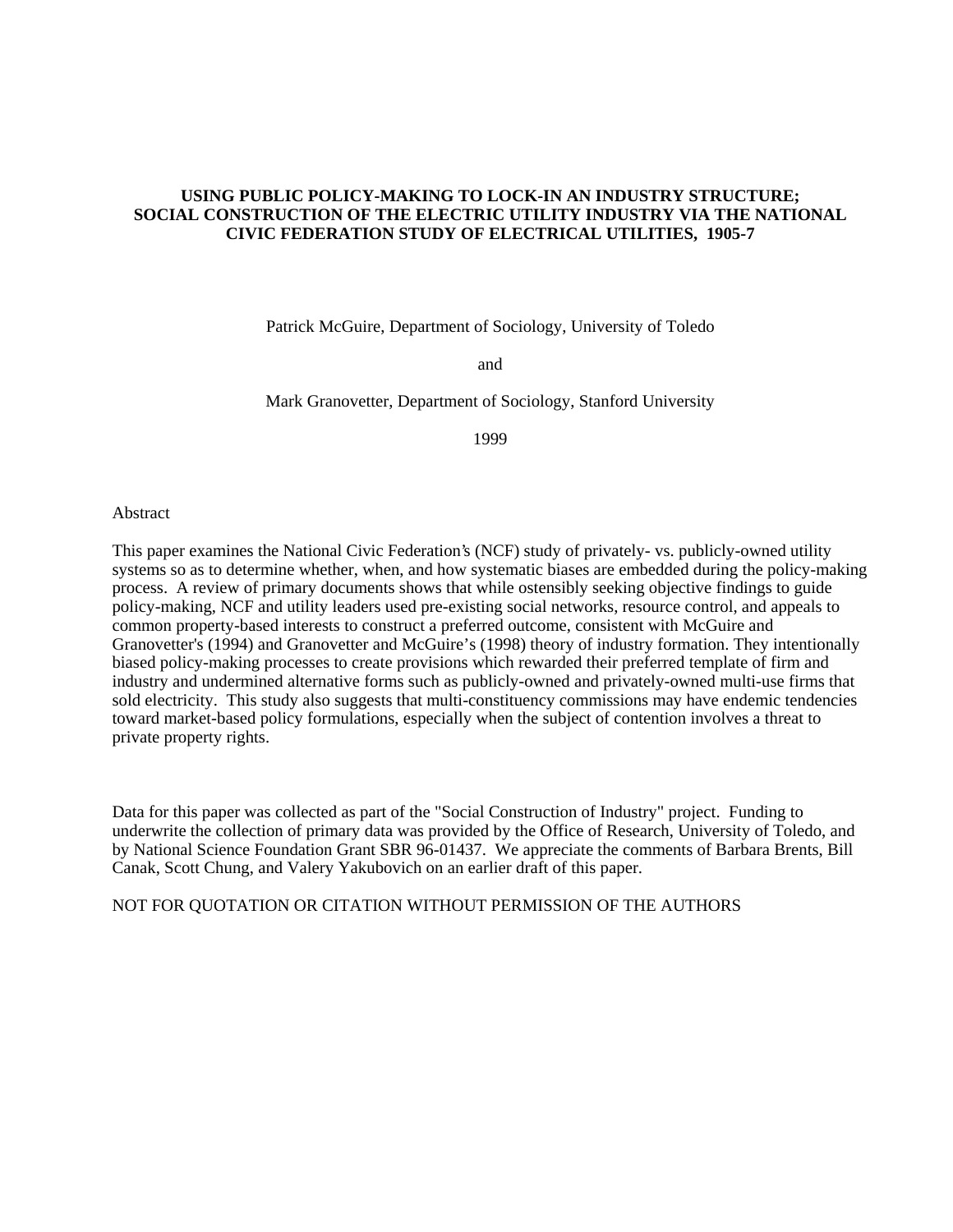### **Introduction**

Deregulation and re-structuring of established industries such as electric utilities is a central issue facing contemporary federal and state governments. This paper examines the precedent-setting policy-making and industry structuration effort in the U.S. electricity industry. Analysts agree that the industry underwent a decisive shift in the 1907-1915 era and that it came to be dominated by state-regulated, investor-owned, central station utilities. Most also agree that the 1905-7 National Civic Federation (NCF) study of the relative merits of public and private ownership strongly influenced state policy-making and the resulting industry structure. Using the primary documents of NCF, central station utility leaders, and participants in the NCF Committee on Public Utility Ownership and Operation (CPOO), we show how and why the NCF CPOO formulated a policy unique among industrial nations. We also examine whether, and if so how, the business community and/or specific segments therein can systematically introduce and embed pro-business policy biases during the policy-making process.

After discussing theories of business influence over policy-making, clarifying our approach, and arriving at an appropriate method of analysis, we will examine the events preceding the NCF study, the study, and the resulting actions of participants and the NCF. We will reflect on how, why, by whom, and with what intentions were the systems of state regulation and the lock-in of central station electric utility industry created, to gain insights into the social processes by which identifiable industry groups used the policymaking process to seek self-interest and actively construct a preferred industry structure. Such insights may help to avoid similar problems and increase the effectiveness of contemporary industry re-structuring efforts.

## **1. Toward An Appropriate Theory and Method**

Most studies of business bias in policy-making have analyzed federal New Deal and post-New Deal legislative policy. However, not all of the now-contemporary national policy was created at the federal level, formulated within legislative committees and debates, or originated with the rise of the welfare state. Policy-making within those other venues are an important subject of inquiry and essential to a full understanding of social and economic policy-making in the U.S.

During the last 15 years, political sociologists have performed a series of well-publicized studies examining the form, extent, and limits of business influence on government policy-creation. Most studies have examined struggles over policy-*making* within the legislative sphere (Weir, Orloff and Skocpol 1988, Hooks 1991, Quadagno 1987, 1992, Akard 1992) and debates about business influence have focused on bureaucratic actors, self-appointed (or analyst asserted) representatives of various interests, and/or functionalist deductions from policy proposals and outcomes. Other analysts studying policy formation and business influence have mainly focused on business-led social movements,**1** think-tanks,**2** and lobbies,**3** and/or federal advisory commissions;**4** groups expressly seeking to *formulate* policies benefiting business.

Factors argued to indicate business influence include policy-makers' dependence upon the resources of a class segment (Hooks 1991: 692), allegiance to an ideology stressing the logic of accumulation (Prechel 1991: 649) and support for maintaining and/or expanding private property rights (Campbell and Lindberg

**<sup>1</sup>** These would include the National Association of Manufacturers and the Committee on the Present Danger--Burch 1973, Boies 1995.

**<sup>2</sup>** Examples would include; The Conference Board, the American Enterprise Institute, and the Business Round Table--Domhoff 1979, Useem 1985, Peschek 1987.

**<sup>3</sup>** cf.- Whitt 1982, Prechel 1990, Akard 1992

**<sup>4</sup>** cf.- Priest, Syles, and Scudder 1984, Useem 1985.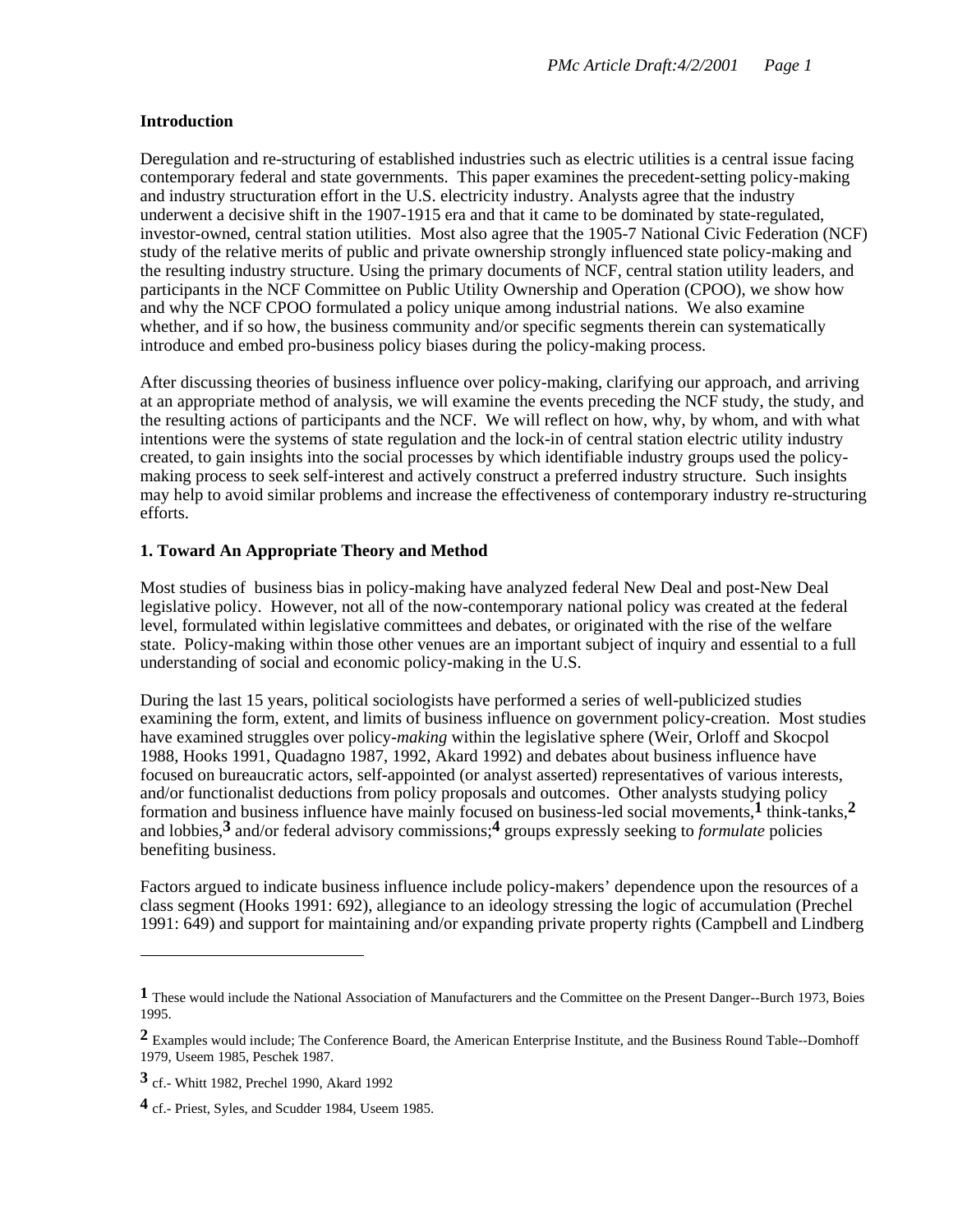1990, McGuire 1995). Autonomy of policy-creators from business domination might be indicated by the pursuit of self-interest by policy makers and bureaucratic managers (Skocpol and Amenta 1986), a longstanding institutional structure (Prechel 1991: 693, Quadagno 1992: 631), policy-makers' control over key resources (Hooks 1991: 692), and/or a distinct bureaucratic culture (Skocpol and Amenta 1986: 146).

Some policy formulating groups purport to work with an objective intent. For example, multiconstituency commissions have representatives from many interests, and are assumed to seek objectivity and to create consensus-based policy proposals; conditions which bestow a greater "social legitimacy" upon their efforts (Sheriff 1983). Yet analysts examining their use in the U.S. (Popper 1970, Komarovsky 1975, Domhoff 1979, Peschek 1987, Weinstein 1968, Sklar 1979) and other western nations (Birnbaum 1982, Popper 1970, Lazerfeld and Jaeckel 1975, Bulmer 1983b, Sheriff 1983), have identified the potential and/or actual influence of business leaders upon these activities. Unfortunately, these studies have failed to specify how how, when, and why business groups influenced such commissions or to show that preferential policy outcomes emerging from commission efforts were due to the willful intentions or specific actions of identifiable groups of capitalists seeking to embed biased policy (Skocpol and Amenta 1986, Peschek 1987: 13-18).

 Other studies have shown that businessmen can use social networks to deliberately shape event and organizational development toward desired economic outcomes (Granovetter 1985, David 1986, McGuire 1989, 1995 and McGuire, Granovetter, and Schwartz 1993). Such studies show that the form, boundaries, and dynamics of an entire industry can be a direct outgrowth of the mobilization of resources through existing and newly formed elite social networks, and that under certain conditions they can intentionally act so as to benefit their vested interests rather than simply pursuing abstract systemic imperatives such as technical or economic efficiency (Granovetter and McGuire 1998). Jenkins and Brents (1989) have noted that while social networks are important influences on policy formulation, rarely have analysts examined their actions or influences.

Finally, there have been studies (cf.- Prechel 1991, Campbell 1989) which demonstrate the ability of specific industries to secure legislation that benefits their collective interests. Fligstein (1990) has shown that leading firms and entire industries restructure themselves in response to the opportunities available due to changes in public policy.

Knowing that the business community can influence policy, that organized networks of businessmen can shape event development toward desired outcomes, and that entire industries react to policy-making in similar manners, begs a previously unconsidered question; Can an identifiable, socially-networked, industry segment mobilize resources to secure wide-spread support for general principles, while intentionally shaping policy-making to systematically advantage their interests and disadvantage other industry segments and/or potential organizational forms? Stated directly; Can they use the policy-making process to lock-in their preferred form of industry structure?

Identifying how pro-business biases are introduced, by whom, why, and with what effect is a difficult undertaking. Unfortunately, most analysts have assumed that the presence of business representatives indicated a collective pursuit of common interests, and/or have deduced its presence based on known outcomes. Proving bias requires a complex and inter-dependent research strategy. First, business bias must be empirically demonstrated within historical context (Jenkins and Brents 1989: 892, Prechel 1990, Hooks 1991). Therefore, it is crucial to frame a study so as to examine potential indicators of both business (Esping-Anderson, Friedland, and Wright 1976, Gilbert and Howe 1991, McGuire 1995) and political domination (Skocpol and Amenta 1986, Weir, et al, 1988).

Second, bias must be identified within the content of the policy proposal--the vehicle carrying those desires to outcomes. The best method for such a task is a content analysis--an approach used also by Jenkins and Brents (1989) and Burstein (1985--Burstein 1991:337). Impediments to detailing this causal link often emerge from competing and complex interactions among existing (and shifting) webs of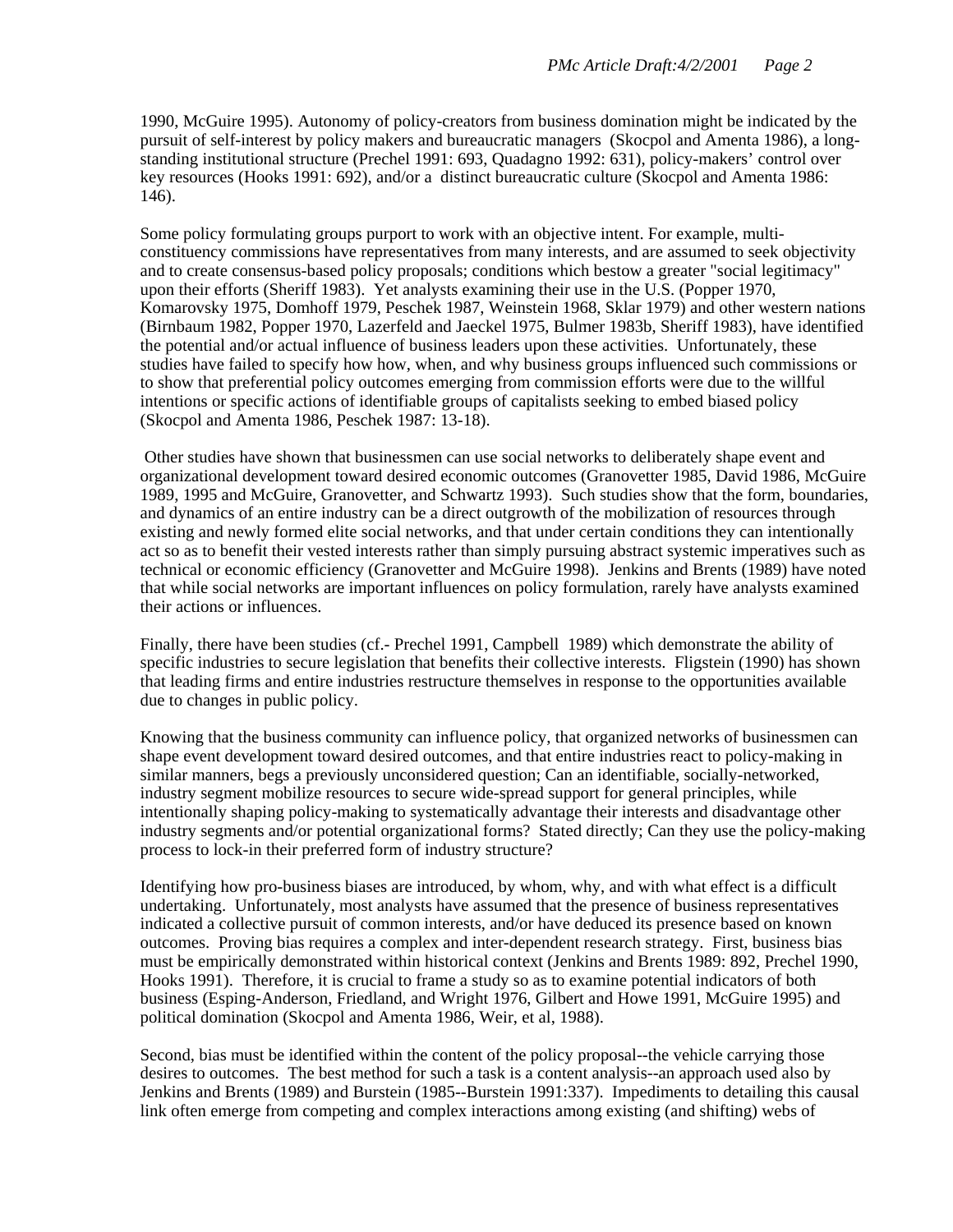existing policy guidelines--a factor not germane to our study since this is the initial case of state policymaking in this industry. The second problem for content analyses is the inability to demonstrate intentions, vested interests, and/or the "back stage" machinations of actors. Our unusual access to primary sources detailing the public and private ideas and activities of the central-station network, NCF executives, and the CPOO members, allows us to avoid this difficulty.

A third (although rarely used) method of identifying bias involves examination of precluded alternative policy options. Most studies have only paid attention to constriction of alternatives in an ad hoc manner. One can identify constricted alternatives by comparing the proposed policies and organizational relations to those established in other similar locales, and by examining the efforts of specific actors seeking to create constrictions (Burstein 1991:336-8, Jenkins and Brents 1989). We will use both approaches to identify and explain policy formulations and omissions.

In summary, we need an analytic framework which; can identify biases and/or coordinated activities if they exist, but which does not assume their existence; does not assume unilateral or continuing influence by or upon the efforts of all actors; can perform a content analysis of the actions, proposals, and the goals of various groups and constituencies; and can systematically identify the creation and constriction of alternative policy options. A path dependent historical methodology examines each "step" in an event sequence to evaluate how actors' choices continuously re-weight the options available to themselves and other actors in subsequent periods. This approach acknowledges that "during critical moments, individual (or networked) agents can briefly hold substantial power to direct the flow of subsequent events along one path rather than another" (David 1986: 5, 9, 12).

It is the use of this method, in combination with our unusual access to primary public and private documents of participants and organizations that allows us to analyze the full context and of chronology of events, including the motives, alliances, and options available to various actors at each historical juncture. By explaining what did and did not happen at each step and its effects, we gain unique insights into the micro-politics, internal dynamics, social network activities and mobilizing efforts. In addition to explaining why the NCF CPOO *Report* came to its conclusions and how it encouraged a unique system of utility regulation, this approach allows us to identify the influence of social networks, and their intentional use of policy-making and state apparatus to structure economic relationships such as industry in manners reflective of their particular interests.

#### **2. The Polymorphic Diversity of the Electricity Industry: 1898-1905**

Virtually all scholarly studies of the electric utility industry before 1905 indicate that publicly-owned (or Not-For-Profit--NFP) firms offered lower rates than private ones with equal or better service (Bemis 1899, Hausman and Neufeld 1987, Emmons 1989: 135) and therein posed a challenge to Investor-owned Utilities (IOUs). From 1890 to 1900 NFPs doubled as a percent of all generating facilities and of all public service electricity firms. After a 53% increase in facilities and a doubling of sales from 1902 to 1907, NFPs were 27% of such facilities but constituted 8% of all such sales (USDCL 1915:18). Popular anger over IOUs' poor service, disregard for public safety, "watered" stocks, and high rates, sparked drives to create NFPs (Anderson 1981:50). Beginning in 1895 and escalating after 1903, New York, Chicago, Milwaukee, Atlanta, Detroit, Hartford, Toledo, and Cleveland, and hundreds of smaller towns, considered and over 230 created NFP systems, and voters frequently elected candidates advocating cityowned utilities. The League of American Municipalities, the National Municipal League, and the American Federation of Labor each passed resolutions calling for city-owned utilities (Bemis 1899: 676, Haskins, et al., 1903).

Investor-owned utilities responded by attacking NFP advocates and bribing city officials (Bemis 1899: 665-8, Nelson 1964: 73-82, Scoville AEIC 1900). Others engaged in predatory pricing, convinced General Electric not to sell equipment to cities, or got bankers including J.P. Morgan and Marshall Field to sponsor capital boycotts against proposed NFP electric firms (NELA 1898: 104, Rudolph and Ridley 1986: 23-37, Tebbel 1947: 102, Doherty 1923:II:173. ). In addition to the NFP's economic challenge and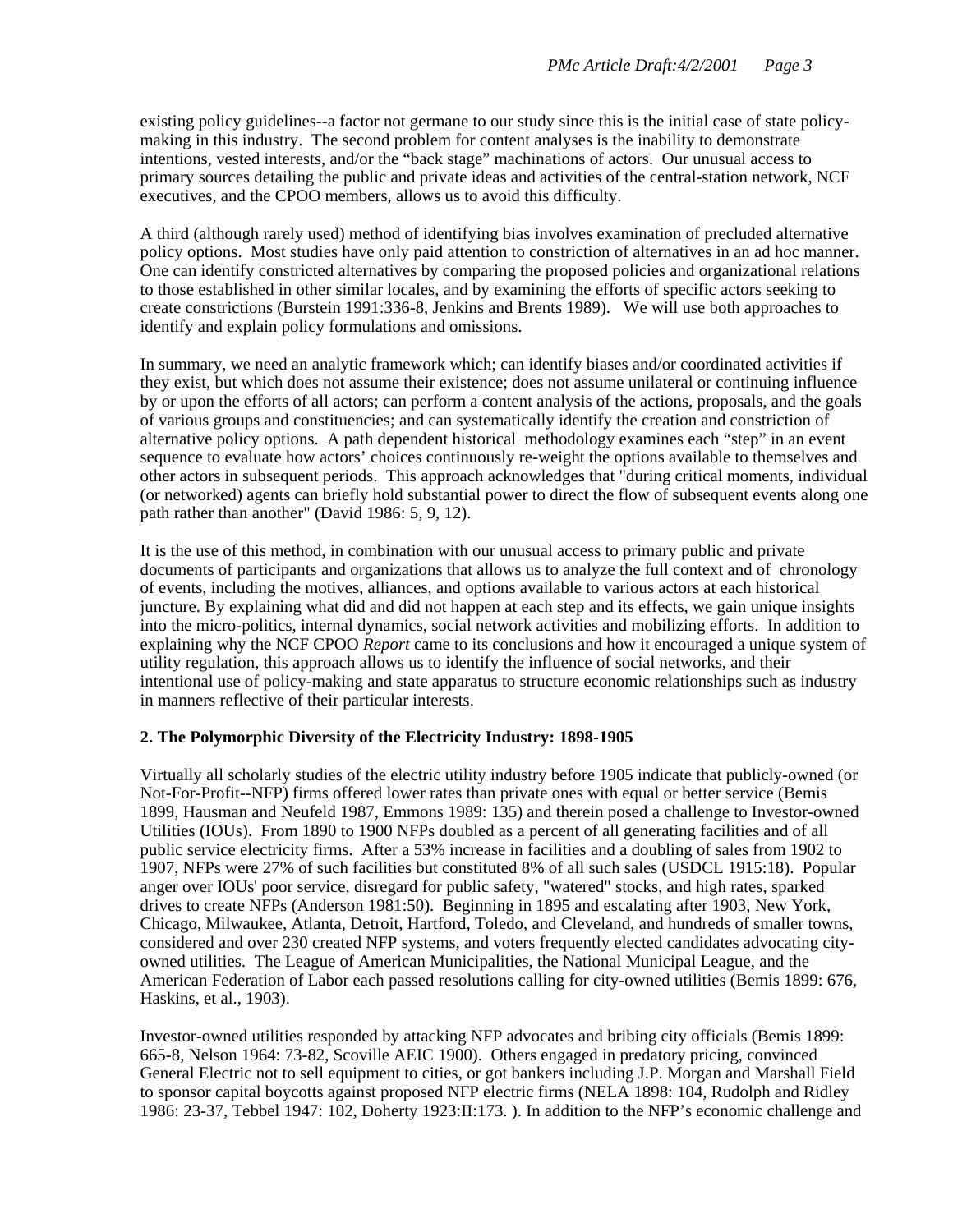threat to private property rights, the IOUs opposed them because their organizational schema treated electric prices and availability as public resource and vehicle to promote social goals rather than as simple commodity sales.**5**

Chicago Edison President Samuel Insull was President of both electric industry trade associations in 1898, and was the informal leader of a group of urban electric utility executives (which we will call the Insull Circle) which had long-standing personal relationships dating from their days together at Thomas Edison's Goerck Street factory. They promoted dedicated,**6** privately-owned, central station service and advocated a "growth dynamic" strategy for firm development. This strategy combined load building, balancing, and diversification, with territorial expansion and rate reductions. They sought economy of scale opportunities and installation of new more efficient technologies, and created differential pricing schemes that justified new investments in technology. This strategy required (and therefore advantaged) well-financed firms, especially those led by technical experts familiar with emerging technologies and their application.**7** This Insull Circle group controlled the Association of Edison Illuminating Companies (AEIC) from 1892 through 1898, and less directly dominated the AEIC and National Electric Light Association (NELA) from 1898 to 1910 (McGuire and Granovetter 1994, Granovetter and McGuire 1998, Chung 1997).**8**

At the 1898 NELA convention Insull advocated state regulation of utilities to thwart NFP drives, as he had previously before the AEIC. He promoted "strong regulation" including long-term franchises, natural monopoly, compensation for revoked franchises, and guaranteed rates of return for IOUs (Insull 1915: 33-47). Despite the formation of an NELA committee to promote this effort, Insull's arguments were by no means universally endorsed by utility executives. By 1905 there was only one "weak" (advisory) regulation commission--Massachusetts--which had existed since 1890 (Lyon and Albrahamson 1939: 635).

While the IOU-NFP struggle was a central factor in policy-making, examining the full context of the ownership forms and organizational strategies of other electricity producers was much more complex than other analysts have understood. Another challenge to the central stations and the growth dynamic strategy came from firms selling electricity as secondary businesses from their surplus capacity or in periods of slack demand; privately-owned isolated and multi-use electric firms. One type of multi-use firm which sold spare current were rai;lroads. Between 1902 and 1907 they increased in number from 118 to 177 firms. Their gross income almost tripled (to \$17.3 million), and they doubled the number of motors and quadrupled the number of meters (customers) they served (USDCL 1915:18). Including their own loads, railroads produced over 47.4% of all electric current in the U.S. in 1902 and 44.9% in 1907 (USDCL 1910:14).

**<sup>5</sup>** NFPs became the norm in Scandinavia, Germany, Holland, and parts of Britain and Canada. As a public resource electricity sales were structured toward egalitarian norms and redistributive pricing actually impeded central station service to industry and created lower rates for residents. Nye 1990;140, Nelles and Armstrong 1986;101-4, Ridley and Rudolph 1986;35.

**<sup>6</sup>** Insull, Byllesby, and Dow campaigned against involvement in traction, gas, or other "distractions" before the AEIC, since it created competition for capital and/or created contradictory demands which could impede electrical development. McDonald 1957;105.

**<sup>7</sup>** Insull had formalized the entire schema by 1895-6, including a differencial pricing scheme that assigned a demand or access charge, and then a use charge with decreasing per unit costs. During the next 5 years he tripled the number of customers and Kw/Hr. generated, and doubled his total load. He drastically increased industry from 25% in 1895 to 50% of total load by 1899, and had a dedicated workforce seeking such loads. Load increases justified new technology and that technology rendered benefits, such as a 80% decrease in coal per Kw/Hr. from 1896 to 1903 which made rate reductions possible for all customer classes and undercut other competitors. Rate fell from \$0.20 Kw/Hr. in 1892 to \$0.10 by 1897, and \$0.025 by 1909. McDonald 1962;69, Insull 1915;449-465, Hughes 1983;222.

**<sup>8</sup>** The AEIC was a small, elite, self-selected group of IOUs dependent on Edison (then GE) equipment. The NELA was a mass organization that included all electric producers, jobbers, contractors, manufacturers, and leaders of electric unions.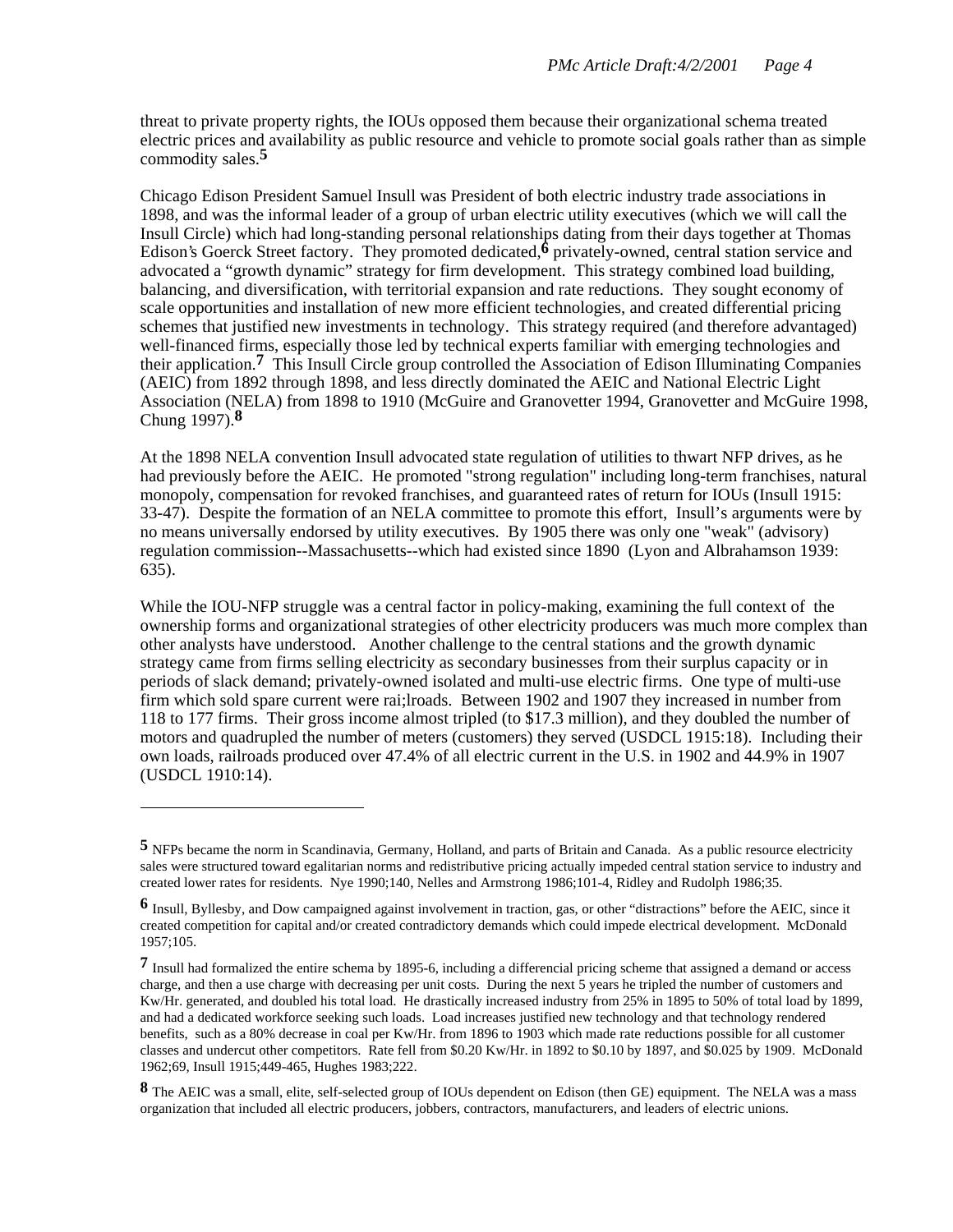Isolated systems served individual factories and apartment buildings often as auxilliary devices attached to central heating systtems. When such systems sold current to nearby consumers, they were referred to as neighborhood systems. Some of these surplus capacity/slack demand firms actively *discouraged increased usage.* **9** Isolated and neighborhood systems constituted 50% in 1889, 52% in 1899, 58% in 1902, and 58.5% in 1907, of all the electricity distributed in the U.S. (Duboff 1979:39, 218,219). As Doherty noted, "the isolated plant (is) a serious competitor...(because) many large customers could supply themselves current at a less cost than (IOUs) ," and could partially amortize their investment by selling surplus current. These factors made them a "terror...(that IOUs need to) greatly curtail" (1923:I:73, 127, II:142).

Steam and electric co-generation firms also proliferated between 1895 and 1905**10** by combining the "surplus sale" strategy, with an emphasis on resource conservation.**11** Similar priorities guided U.S. federal development of dams for irrigation and generation. After the 1902 Irrigation Act established a "municipal preference" clause which gave NFPs near any irrigation dam the right of first refusal on any electricity generated at such sites (Schwartz 1973:III;1828).

Another alternative to the growth dynamic schema was "cream skimming;" seeking only loads that would maximize load level and balance and therein be most profitable, even if this meant refusing requests for service. Henry Doherty, an advocate of this approach, literally wrestled a member of the Insull Circle for control of a chalkboard and for the right to present his ideas before the 1902 NELA conference (Doherty 1923: II: 125, III: 74-78, 136-7).

Thus in addition to, and potentially in combination with, the economic challenge of NFPs, each of these proto-industries and alternative developmental approaches were viable, and thriving between 1900 and 1905 in the U.S. By overlooking the challenge which these proto-industry forms and their alternative organizational strategies posed to the dedicated central-station and growth dynamic approach of the Insull Circle, analysts have obfuscated their impacts the form and content of state regulation of electricity and of subsequent industry development.

## **3.- The Origin and Early History of the NCF: 1898-1905**

 $\overline{a}$ 

McDonald (1958, 1962;113-4) and Hughes (1983: 207) argue that Insull was the prime mover behind the NCF study. Green (1956: 323) and Commons (1963: 111) claim it was spurred by United Gas Improvement—a holding company that owned Philadelphia Electric Company. Whether actors with vested interests initiated NCF actions is also an important question for us although confining our analysis to the IOU leaders is an unnecessary limitation. After all, if "demonstrat(ing) that significant sectors or groups of capitalists extraneous to the state play an important role in policy-making" (Weir, et al., 1988: 14) is essential to proving business domination in general, it is crucial to show the exact mechanisms, points, and forms of influence they (and their supporters) exerted if one is to claim that a specific segment of an industry dominated the policy-making process.

**<sup>9</sup>** In South Carolina some factory/neighborhood systems installed load limiters. When a customer's demand exceeded their contracted allotment of power, their lights flicked until enough lamps or motors were extinguished to bring the load down to the contracted limit. Riley 1958;83.

**<sup>10</sup>** Data on such systems is sketchy. Several companies sold such equipment, and about 35 plants (from Wisconsin to Ohio) used Yaryan equipment. Yet 17 non-Yaryan plants operated in Ohio alone, so the full breadth of this approach is an important mystery. This became the dominant type of system for electric production throughout Scandanavia, Denmark, northern Germany, and Eastern Europe. McGuire and Granovetter 1998, Nye 1990; 390.

**<sup>11</sup>** U.S. co-generation from isolated plants, delivered 75% of the energy (electrc and heat) produced vs. 8-11% (electricity only) by central generation. Adams 1900;54-7.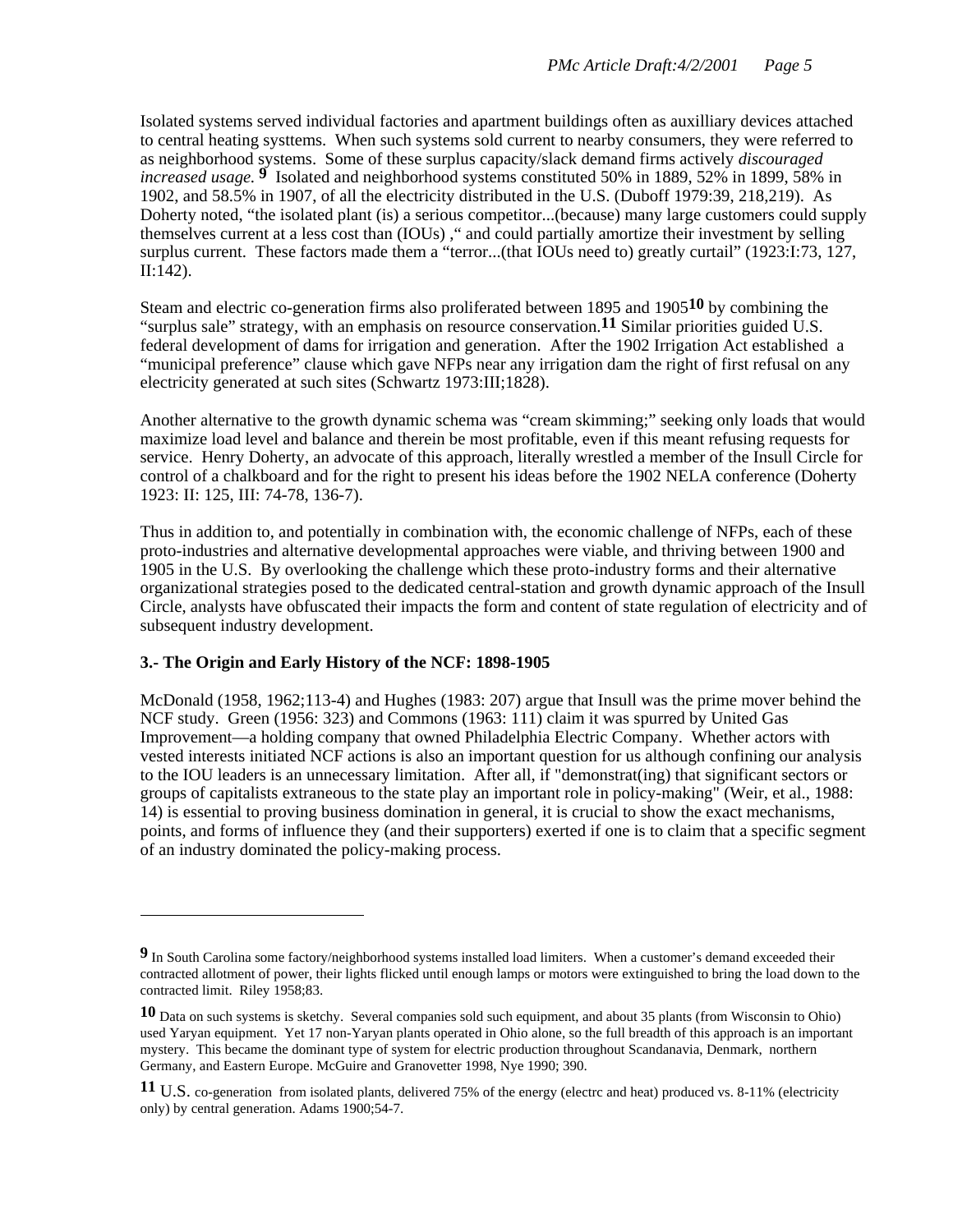We examined the monthly *National Civic Federation Review* which identifies hundreds of men who sat on committees, or attended dinners and local meetings in various cities including Chicago between 1903 and 1905. However, there is no mention of Insull, or any other major AEIC or NELA leader then affiliated with an IOU firm, nor of UGI officials attending any of these meetings. Nor does a review of the voluminous correspondence among the NCF leaders show any communication with such IOU executives at this time. Thus direct evidence for self-interested IOU leaders spurring the NCF to initiate the study is weak.

However, we did find some interesting and subsequently important developments. The NCF had been formed in 1900 to develop "a systematic businessman's solution to ...government intervention into business" (Jensen 1956:iii). Its members included, government officials, and corporate, academic, press, and anti-socialist labor union leaders (Jensen 1956: 3, 98, Weinstein 1968: 7). One of three projects initially identified to be undertaken by NCF Secretary Ralph Easley was a conference on municipal ownership. Insull helped to organize that effort. He invited leaders from the electric and gas industries, wrote letters of endorsement and fund raising for the conference, and recruited speakers from both sides of the issue (NCF Papers, New Box #1, 7/25/00 10/04/00, New Box 2 1/12/01, New Box 1 10/18/00, Box 114 Misc. Folder).**12** The February conference was still being promoted in mid-January 1901, but it never occurred, apparently due to other NCF priorities. Seemingly angry that Easley abandoned the conference but kept the moneys raised, Insull withdrew from NCF participation.**13**

This failure to assemble a multi-constituency group to analyze and suggest policy about publicly-owned firms was not unique. From 1900 to 1905 the NELA tried unsuccessfully to co-sponsor such a study with the League of American Municipalities (NELA 1900: 412, NELA 1905: 8).**14** Also, in 1903 the New York Reform Club held a multi-constituency conference on ownership of public utilities organized by R.R. Bowker (former New York Edison V.P. and AEIC V.P) and Alex Dow (President of Detroit Edison, a long-time Insull supporter in the AEIC). That conference was supposed to lead to a multi-constituency study but instead descended into an airing of claims and counter-claims. However, it did encourage IOU executives to re-frame their rhetoric from claimed advantages of IOUs to issues of public control over utility operations.

Meanwhile the NCF was establishing a reputation for consensus-building among competing parties and for successfully translating analysis into public policy. Yet many businessmen quit the NCF because they objected to the participation of trade unions in the organization. To avoid further controversy about unions and anti-trust legislation and retain corporate support, the NCF turned to issues upon which business and organized labor could agree such as corporate welfare (Brents 1992: 76-8) and the public utility issue.

## **4. Planning, Convening, and Selecting Participants for the NCF Study**

 $\overline{a}$ 

If a multi-constituency commission is established, at what stages does one or another interest, such as business, may come to dominate? Lazerfeld and Jaeckel (1975: 120, 45), Bulmer (1983b), and Sheriff (1983) identify the formulation of the problem, hiring of staff, and design of the inquiry as potential sites for introducing bias. In 1905 NCF President August Belmont and Executive Committee asked Ralph

**<sup>12</sup>** While we were working with the NCF papers, archivists had begun to recatalogue the collection but had finished only 8 such boxes. We refer to materials recatalogued as "New Box" and those which were still in their original containers as "Box." Further, all NCF references which have a single letter file designation after the word Box and the designation of a day, month, and year, or "no date" are interpersonnal correspondence. Other materials from the NCF collection will be identified as such.

<sup>13&</sup>lt;sub>Insull</sub> never explained his cessation of interaction with Easley. His anger is evident in his tone in a letter to Easley shortly after the conference failed to occur. NCF New Box 2, 2/11/01 Insull to Easley.

**<sup>14</sup>** IOU executive Henry Doherty had appeared before the League in 1899 and offered to pay half the cost of such a study. In 1903 he got the National Gas Association to join the NELA in offering to fund the entire cost. Doherty 1923;I;80, 125, 223, 369.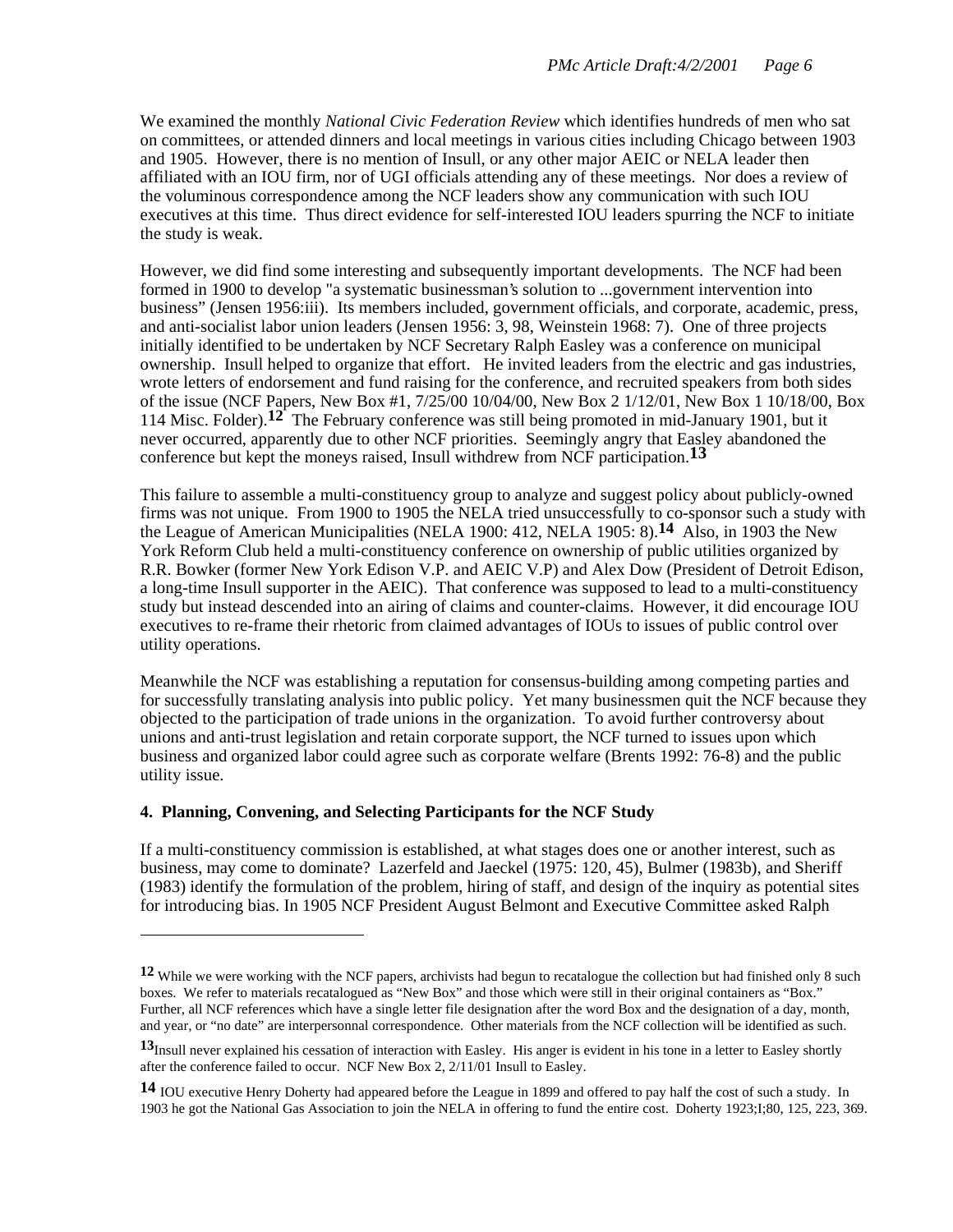Easley to organize the study. He directed him to meet with J. Cassat (a UGI official and Board member of the Philadelphia Electric), R.R. Bowker, several holding company executives, and President Theodore Roosevelt whom he described as "thoroughly committed to the plan" (NCF Papers Box 112, folders c 6/29/05, no date, folder e no date, and Box 114, miscellaneous folder). **15**

While publicly describing the study as seeking to determine the "exact and complete facts" and "the... whole truth," Easley privately called it "preventive of socialism" (NCF Review 1905 2(4):10, Jensen 1956: 98). The biases of Easley and the NCF were also reflected in their selection of material to guide ther study. They borrowed Bowker's notes intended to structure the studies following the NCF 1901 and Reform Club 1903 conferences, and some unpublished data gathered after the latter. They obtained New York Edison's accounting methodology to use as a model for both IOU and NFP firms without regard for their different philosophies and *modus operandi*. **16** This method separated electrical operations and personnel from the rest of a multi-use utility systems,**17** thus removing some benefits accruing to multiuse utilities--types of firms more common to NFPs (Schapp 1986: 47) and neighborhood systems. **18** And they invited regulation advocates to help plan the subject, focus, and agenda of the study (NCF box 113 folder r 10/09/05).

Easley selectively recruited participants for the Investigative Committee on Public Ownership and Operation (hereafter CPOO) from IOUs, banks, railroads, labor unions, NFPs, manufacturers, and the professions. They invited Edward Bemis--an NFP executive who supported only public ownership of water and sewer utilities--who convinced Easley to not invite one of the two nationally-recognized NFP movement leaders considered for CPOO membership. Two of the three union leaders chosen were known to be biased against NFPs when selected (Green 1956: 129).**19** Supposedly "impartial" public representatives included R.R. Bowker--a publisher but also a former New York Edison VP and AEIC V.P. under Insull**20**--and Walter Fisher (despite letters from public officials in his city detailing his anti-NFP biases--Commons 1907: 265). Economist John R. Commons was hired as Secretary of and research advisor to the CPOO inquiry. Once an advocate of public ownership, Commons had co-authored with R.R. Bowker a privately-circulated pamphlet for GE and IOUs that denigrated NFPs.**21**

Evidence of Easley "stacking" the membership is also evident in the omission of certain groups. No urban NFP lighting officials, elected officials from cities considering public ownership, farmers, or people

 $\overline{a}$ 

**19** Bemis had worked with CPOO Secretary John Commons at the Bureau of Economic Research in 1902-3. Commons 1963;65. The man he sought to remove –Frank Parsons--was a former colleague of his at Kansas State in 1898. Bemis 1899.

<sup>15</sup> Another catalyst to NCF involvement might have been the failed efforts of Ohio railroad and electric companies, led by Senator Mark Hanna--Belmont's immediate predecessor as NCF President and a railroad owner--to secure passage of a bill creating state regulation during 1904. Toledo Edison Scrapbook #7. Pg. 159, 165, 215, 222, 236, 238.

**<sup>16</sup>** For example, IOUs charged customers rates that allowed them to set aside funds for construction, while NFPs borrowed at the time of construction arguing that those receiving the benefits of a new facility should pay for it.

**<sup>17</sup>** This approach was pioneered and promoted by T.C. Martin—a former Edison employee who appeared to be objective since he analyzed the industry for the U.S. Census. It was essentially identical to that adopted by the NELA in 1901. NELA 1901;52- 112.

**<sup>18</sup>**For example, if a firm needed *W* number of machine tenders and *X* pounds of coal to produced both steam and electricity, the fuel and labor costs needed to generate *Y* amount of electricity would be recorded as a cost to the electric company to produce *Z* units of current. This approach ignores the revenues earned from that steam which was a "free" by-produce of the generation. It also would record the "diseconomies" of operating that equipment in off peak periods when the secondary product might be in greatest demand. By limiting the analysis, benefits of integrated production such as a more complete utilization of fixed and variable capital, were not only lost, but actually appeared to be a liability to the firm.

**<sup>20</sup>** Bowker was one of only five honorary members of the AEIC. Lord Kelvin, Thomas Edison, former EGE President Edward Johnson, and Wilson Howell were the others.

**<sup>21</sup>** Cf.- "Municipalization of Electric Light and Power," GE files, Schenectady Museum, Hall of Electrical History. Box 40-19. cf.- Charles T. Hughes to Mr. Lovely 8/9/1901 and Hughes to James S. Anthony 8/6/1901.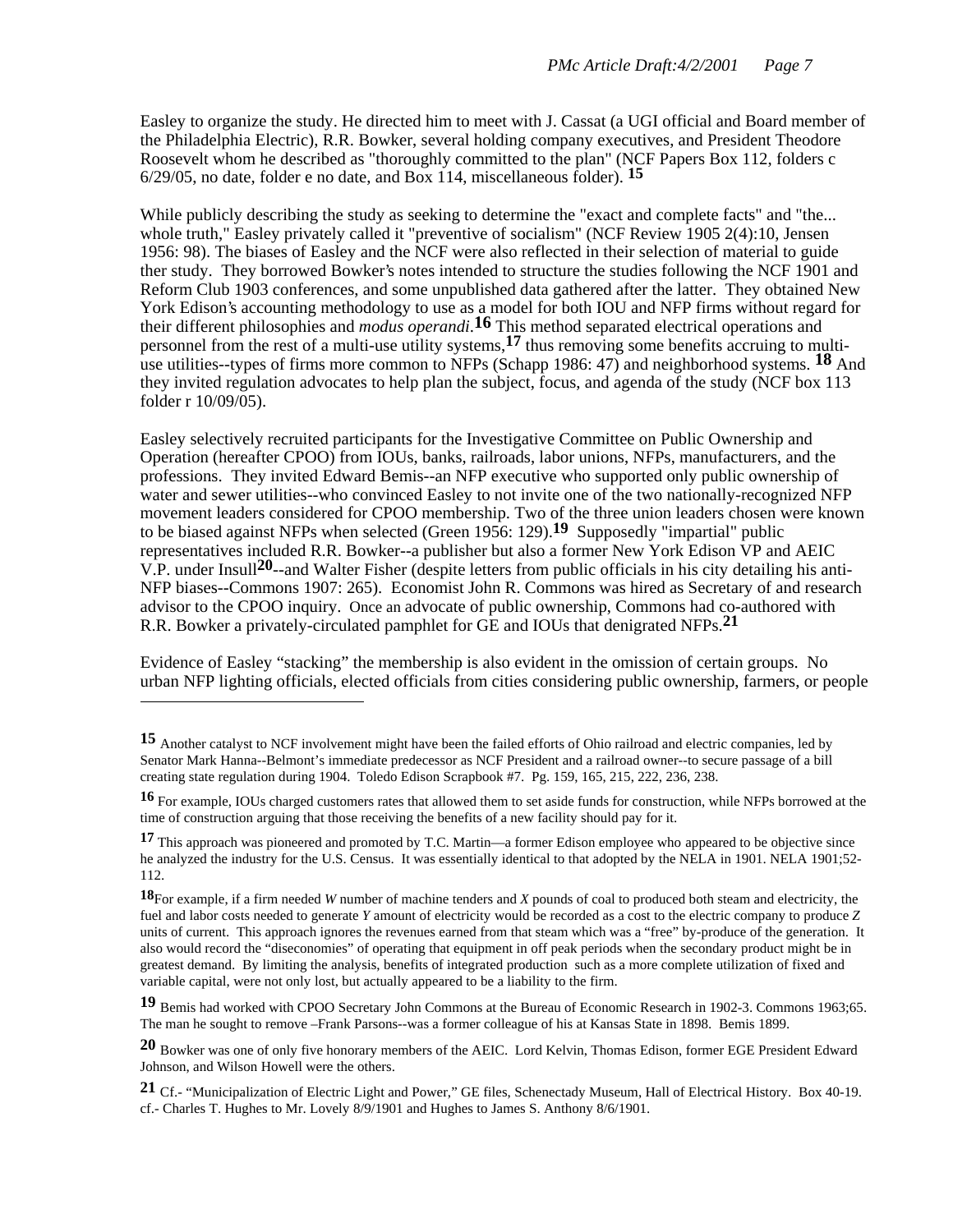from the western U.S.--people most familiar with and/or reliant upon NFP systems--were named as CPOO members despite direct appeals for their inclusion. These omissions seemed deliberate.**22** The NCF had run a "successful" open-invitation conference on anti-trust policy in 1899. However, dissident participants led by several western politicians and farm groups held a conference the next year that railed against industrial and financial trusts and called for public ownership of utilities (Sklar 1988:208). **23**

In a now classic statement, E.E. Schattschneider argued that the definition of alternatives is the supreme instrument of power (1960; 68 in Burstein 1991; 336). Easley next created an IOU-dominated *ad hoc* subcommittee to plan the CPOO meeting. They moved to limit the CPOO study to electricity, gas, water, and railroads and as Bowker suggested to ignore fifteen other types of utilities. They paid no attention to George Westinghouse's proposal for federal regulation of electric equipment and practices by the U.S. Bureau of Standards with financial underwriting by GE and Westinghouse (Leupp 1919;216-229). They also ignored the U.S. Bureau of Corporations' proposal for federal licenses and reviews of all the records, books, and accounts of all corporations with greater than \$10 million in sales and engaged in inter-state commerce (Sklar 1988;198-9) or to a New Jersey law (in place in 1906) for a Bank Oversight Committee to regulate the securities and review the books of IOUs but leaving technical issues to IOUs and local governments (McCarter 1933;36). And they ignored John Rush's proposal to survey officials and residents of 500 cities with NFPs to determine the effectiveness of those systems (NCF Box 113, folder r)

Following the advice from Hayes Robbins, they agreed to limit the CPOO to a comparison of the U.S. and Great Britain.**24** Further, while the NCF had publicly announced a study of public-and privatelyowned utilities including separate analyses of publicly-owned and -operated, privately-owned and operated, and publicly-owned and privately-operated firms (NCF Review 1905 2(5):3, 2(6): 1), the later "leased" NFP system never received a minute of consideration.**25**

At the initial CPOO General Committee meeting, **26** the Chair, supported by the members of the *ad hoc* sub-committee beat back several attempts to expand the scope to include the other European nations and Canada, and to include other types of utilities.**27** The only change accepted was introduced by Boston Edison V.P (and Insull associate) Charles Edgar mandating consideration of franchises and therein reframing the study to include evaluation of state regulation. NCF leaders did this because, as they privately admitted later, they recognized that "private property, properly regulated... [was the] preferable [outcome]" (NCF Papers Box 113 folder f 8/03/07).

**<sup>22</sup>** Parsons suggested their includion before the first CPOO meetings, as did John Rush. NCF Papers Box 113 p 5/18/05, and Box 113, r no date (Rush to Easley), (NCF box 112, folder b 8/11/05, 10/13/05.

**<sup>23</sup>** The earlier events clearly effected another NCF activity being promoted and undertaken in this period, a 1907 Conference on Anti-trust issues in which limited invitations were issued and no known opponents were invited. Sklar 1988;210.

**<sup>24</sup>** Robbins was NCF Secretary for New England and a supporter of regulation who had published an analysis of US and British utilities in the American Journal of Sociology in 1905.

**<sup>25</sup>** Such an analysis was possible. Alex Dow had discussed the merits of such systems before the NELA. NELA 1898;112-4

**<sup>26</sup>** The General Committee of the CPOO included almost 130 men, including 15 IOU electric, railroad, and telephone executives, plus GE officials, the Chairs of the Massachusetts Railway and Electric Commissions, and the Secretary of the latter Commission. Interestingly, two members of Insull's Circle, an executive from an IOU led by another member, holding company officials from two more IOUs led by Circle members were present, and a partner of H.M. Byllesby; a man with whom Insull was in business as a silent partner, were also members. NCF Review 11/01/05; 13-14. The Insull Circle's influence as the near unanimous voice of IOUs is a remarkable example of positioning to influence other constituencies and promote their schema.

**<sup>27</sup>** Bemis and Commons had previously compared British NFP and U.S. IOU electric and traction systems and little advantage was noted. Studies by NFP supporter Frank Parsons comparing the U.S. private to a dozen European state-owned telephone systems were favorable to NFPs, *except in Britain* and Russia. Bemis 1899;163-7, 570-583, 301-326. Canada was ignoring regulation but NFPs were being created in major cities and throughout the province of Ontario. Armstrong and Nelles 1986.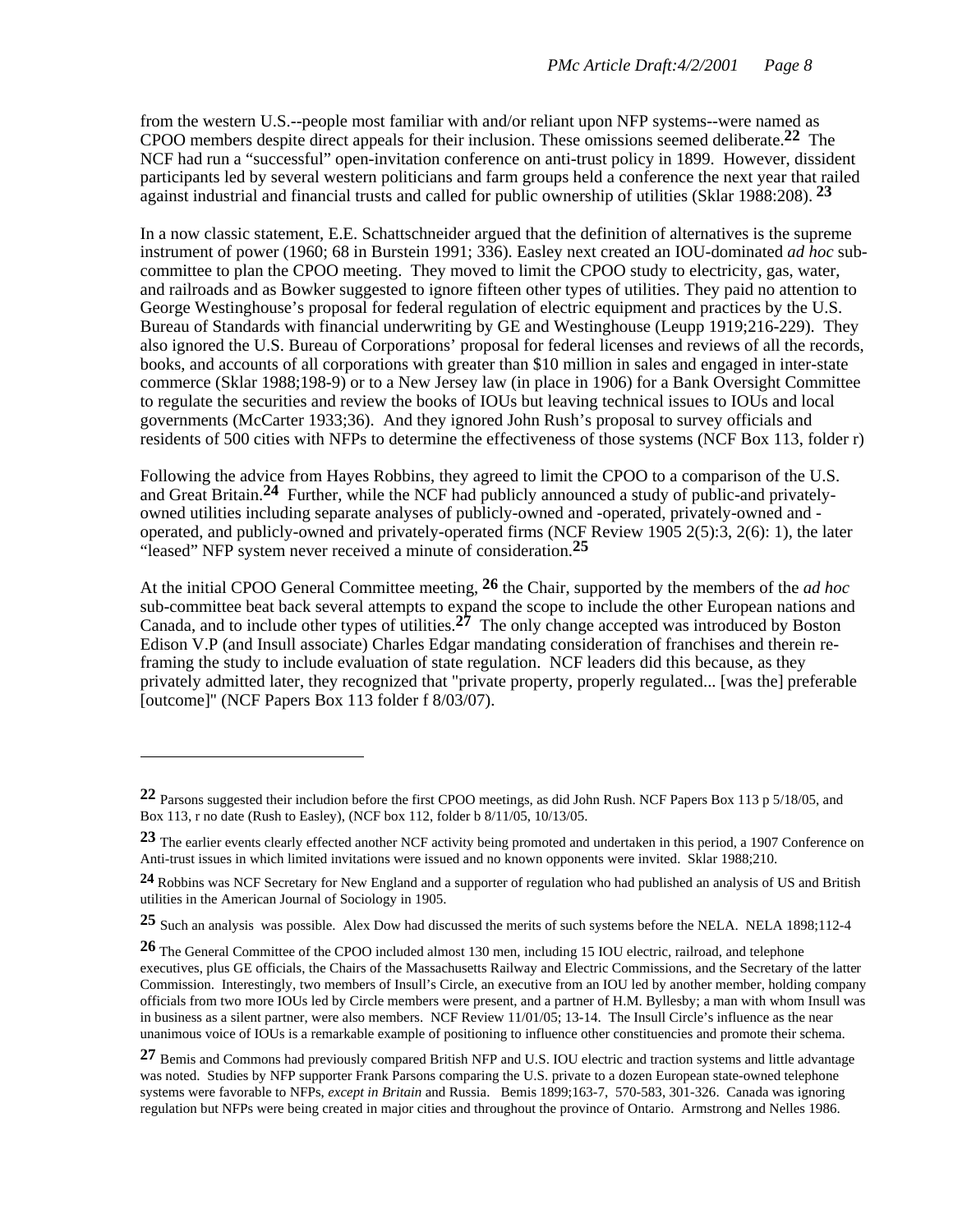AEIC members had heard evidence since 1893 that regulation in Massachusetts both thwarted public ownership, provided financial stability, and rewarded investment; preconditions for pursuing the growth dynamic strategy. IOUs were urged to seek state regulation then. Copies of sample bills were distributed, several such bills were introduced, and one became law in New Jersey, but the commission collapsed in scandal (Barker in AEIC 1893:17-21, 1894:18-21, Bergen 1908:666). Major supporters of regulation in 1893 included Charles Edgar (an Insull Circle member) and John Beggs (Insull's designee as head of the AEIC, and a former V.P. and director of NY Edison).**28 29** Thus, Insull Circle members had tried to create regulation without extra-industry support and failed.

However, there is a previously unrecognized factor influencing the timing of this NCF effort. By 1904 Insull Circle members knew that in addition to aiding IOU financing and impeding NFP development, Massachusetts regulators prohibited isolated plants from selling across a street and imposed record and meter requirements upon all electric producers-conditions that disadvantaged isolated and surplus sale oriented firms (Doherty 1923:I;123-4, II;142, III;321, Insull 1915;42-47). Further, data gathered by employees of Insull Circle member Charles Edgar showed that regulation financially advantaged large IOUs most; 100% of large but only 1/3 of the small regulated IOUs paid dividends (Burdett NELA 1906;540).

Another *ad hoc* committee composed of two supposedly impartial "public representatives:" John Agar (the President of the New York Reform Club--sponsor of the 1903 NFP conference) and Walter Fisher (the representative with anti-NFP biases) was formed to name the CPOO Executive and Investigative Committees. They appointed George Harries of Washington DC Electric and Insull to the Executive Committee and Charles Edgar, Walton Clark of UGI/Philadelphia Electric, and W.J. Clark of GE to the CPOO Investigative Committee. Not surprisingly, these were the nominees that Insull had suggested and Easley had accepted previously (NCF Box 112, folder e 9/27/05, 10/7/05).

During the next few months a five person CPOO subcommittee refined the scope and methods of the study. They rejected offers of a French association to allow the CPOO to evaluate their utilities, and of a U.S. expert to review German NFP and IOU traction firms. They upheld a CPOO decision to study and evaluate British NFP traction firms despite there being none in the U.S. with which to compare them (NCF Box 112 folder b 12/20/05, Box 113 folder r 2/11/06, folder m 1/3/06). They created a separate sub-committee to study Massachusetts' regulated IOU and NFP systems. This created an analytic barrier that later could work to the advantage of the advocates of IOUs and regulation.**30** Finally, they chose UGI executive Walton Clark--a man described by various CPOO members as an anti-NFP zealot--to select, hire, and set the wages and employment conditions of the CPOO's expert staff (NCF Box 113 01/03/06).

Critics of the elite theory of policy-creation, claim that analysts rely on functionalist deductions to demonstrate causality and inadequately specify how and when pro-business biases are created. Our data show that Insull and his Circle exercised significant and recurring influence on the alternatives considered and omitted, participants selected, and on the scope and focus of the study. Conspicuously absent were executives from, or consideration of the proposals or alternatives identified by Westinghouse Electric, small IOUs, rural electric systems, NFPs, multi-use IOUs or isolated lighting systems; actors with

**<sup>28</sup>** As a NY Edison director, Beggs was on the board with R.R. Bowker, and both then and previously as V.P. of New York Edison had overseen John Lieb--One of the other Insull Circle members. Jones 1940;170.

**<sup>29</sup>** For example, John Beggs organized 150 Pennsylvania firms to seek regulation in 1893 (AEIC 1893;20).

**<sup>30</sup>** When the IOUs being investigated by the CPOO refused to provide detailed information, the only available hard data on IOUs was that provided by this sub-committee. This both allowed for a "best case" representation of data on IOUs (because regulated ones were less inclined to financial abuse), and to ballyhoo any advantages to the effectiveness and advantages of state regulation.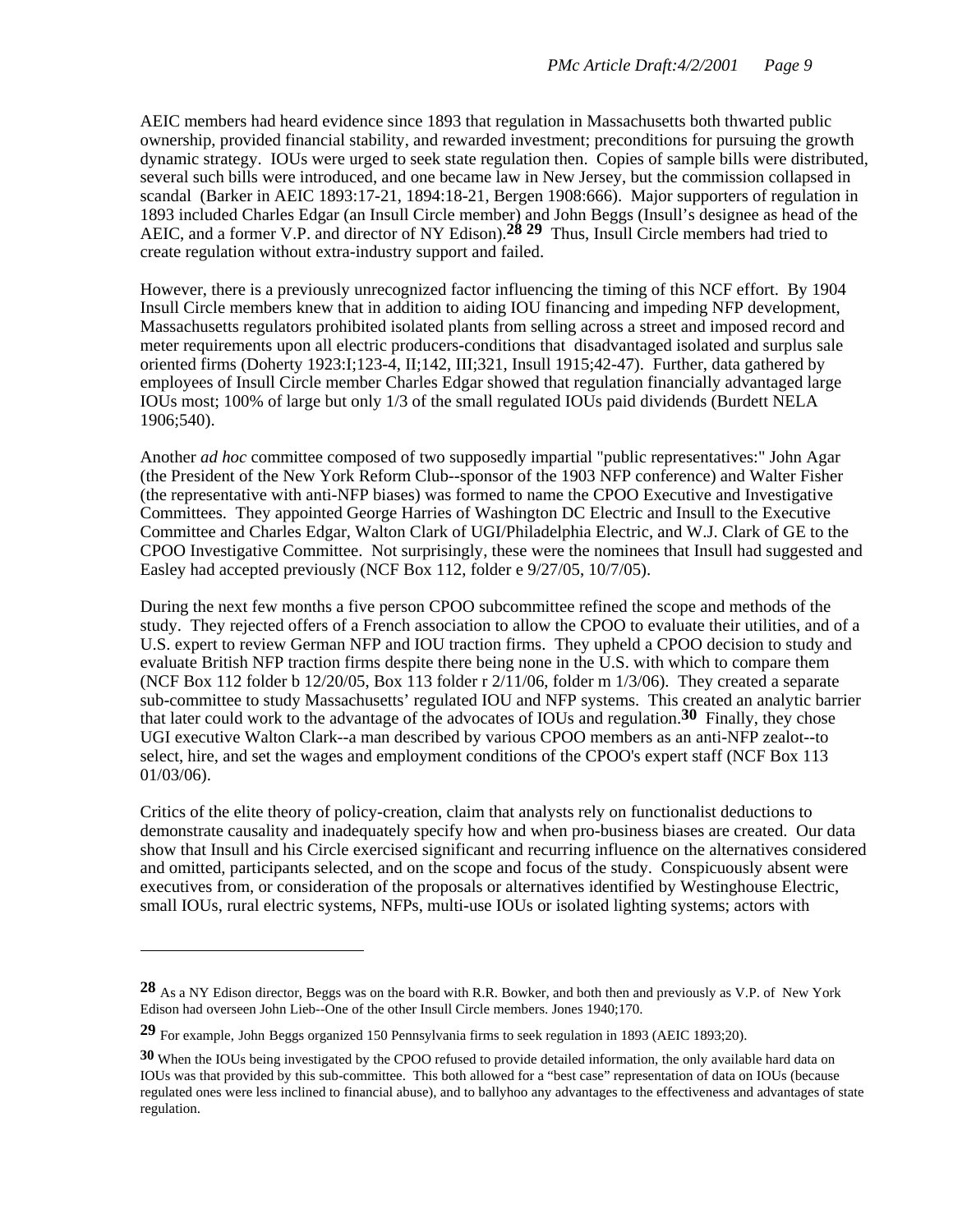interests and developmental scheme other than the "growth dynamic" and regulation strategy promoted by Insull's Circle.

Bias was introduced in a complex, subtle and multi-leveled process which enhanced the perceived benefits of private-ownership of firms, particularly dedicated central station electric service, and laid the groundwork for proposing state regulation as a preferred outcome of the study. Misrepresentation of the number and focus of studies to be conducted, the decisions to include and omit participants, scopes, methods, and geographic limits of the study, to assume the universal availability of central station IOU service, and to introduce criteria indicative of the desired "solution" of regulation -- each introduced biases that worked to the benefit private ownership and disadvantage NFP systems, and benefit dedicated central stations over smaller multi-use firms.

These biases were not created by conspiracy or all at once. Various actors undertook these actions at different points in the decision-making process. They involved repeated re-framing of the study and subject, and re-weighting of evaluation criteria, comparative subjects, and alternatives. Actors knowingly and unknowingly created these conditions while pursuing a range of goals from self-interest to ideological zealotry. This all occurred within a framework painstakingly crafted to appear fair-minded and objective. Only those with a detailed knowledge of the subject could be fully aware of the way events and processes were being skewed. Probably only a couple of people might have known the amount or extent of such bias-inducing actions.**31** A more blatant injection of bias would have created objections and countervailing pressures that might have led to different outcomes.

## **5. Systematic Bias in the Funding, Execution, Drafting, Publishing, and Interpretation of the CPOO Study**

The CPOO Investigating Committee visited a series of urban IOU and NFP facilities in the U.S. and Britain. As requested, NFPs in both countries provided the CPOO investigators with detailed and precise accounts of their equipment, capital investments, labor structure and wages, and analyses of their strengths and weaknesses. By contrast, claiming that "only service and rates charged matter," the IOUs "refused to permit the [NCF experts] to value their properties or to examine their books" (Commons 1907: 265). They offered only highly aggregated data--rates, total capital assets, net wages paid, etc., and only listed firm strengths (NCF 1907b: xix, NCF new Box 7 3/20/06). Further, the information provided to the NCF staff was self-report data. In this era, before the Securities and Exchange Commission required annual reports to stockholders, there was no ability to verify the accuracy of this data. Thus, comparisons between IOU and NFP systems were imprecise and minimally useful.

The CPOO's analytical procedures were unfavorable to NFPs. Walton Clark directed all hired experts to analyze municipal gas and municipal electric plants as if they were IOUs. They projected franchise fees and property tax liabilities onto NFPs (without even canceling payment-in-lieu of tax liabilities), and they ignored any secondary or dual-use benefits of NFPs (NCF Box 112 folder b 3/23/06, Box 113 folder e 3/24/06). Clark later abandoned all pretense to objectivity, trying to hire his own UGI engineers to evaluate the British NFPs, rather than independent experts (NCF Box 113 folder b 10/30/05) Easley thwarted this latter effort due to concerns with the CPOO's legitimacy. Clark may have sought to prevent what the NCF subsequently found: the preferability of NFP systems over IOUs in Britain (NCF Box 113 folder e 6/27/06). Control of the resources of the staff by an actor with a strong interest in promoting private ownership and regulation clearly allowed for the introduction of a pro-business bias consistent that projected by Hooks (1991:692).

Reflecting on modern commissions, Merton has argued that group pressures toward compromise and a crisis mentality remove the role of ideology and encourage consensus. Further, the ability to write

**<sup>31</sup>**Individuals possibly aware of many of these decisions would include Easley, Commons, Belmont, and Bemis.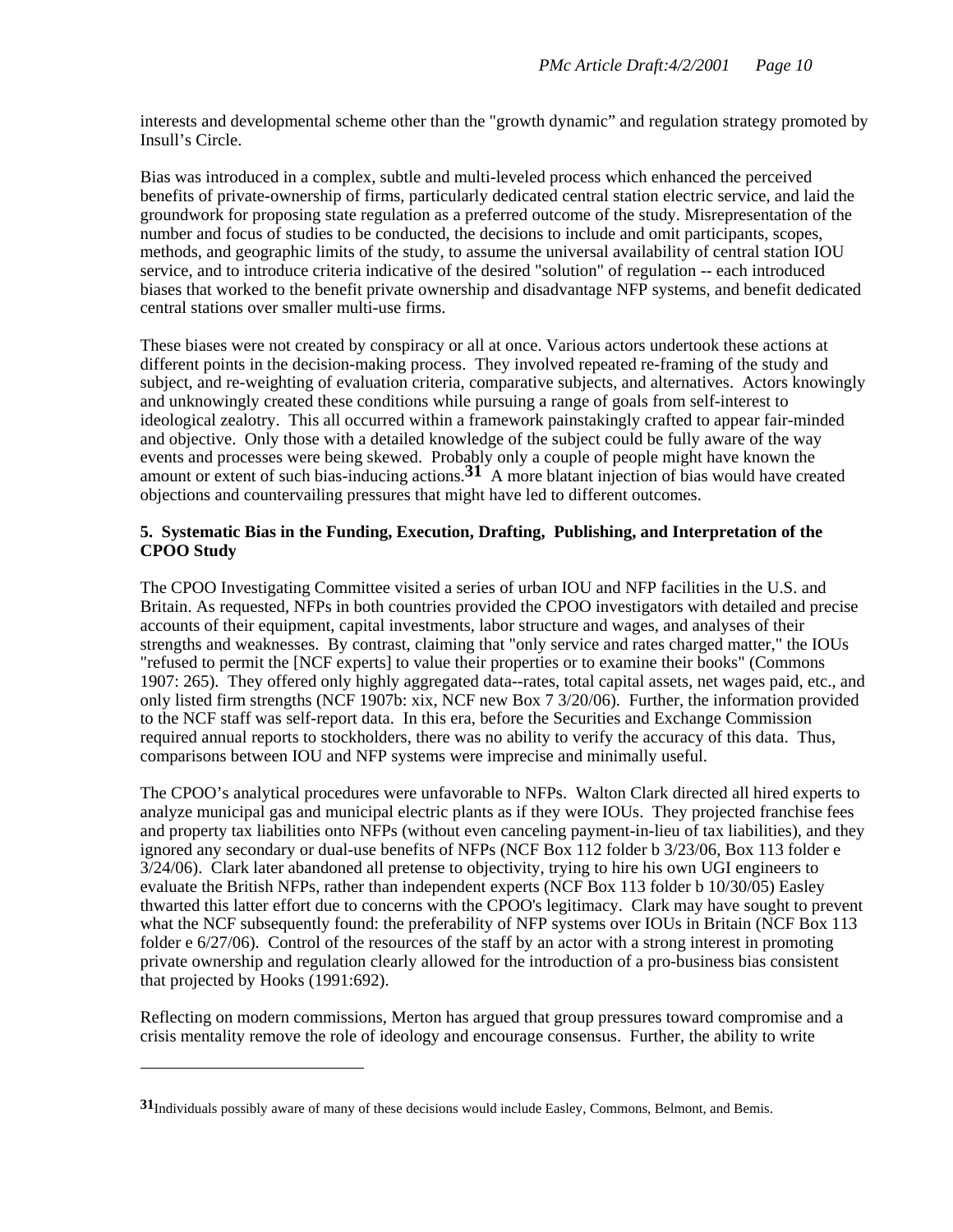minority reports actually encourages wider consensus than otherwise possible (1975: 161-4). Several theorists from different perspectives (cf. Whitt 1982 and Domhoff 1979, Campbell and Lindberg 1990) claim that when competing class interests are at the heart of the controversy, business elites are unwilling to compromise. The accuracy of these theories of process vs. class-interest as a motive for individual action are most apparent in the CPOO's interpretation and reporting of objective and subjective data.

Drafting the *Municipal and Private Operation of Public Utilities, Report to the National Civic Federation* (hereafter *Report*) was more of a political than a scholarly process (NCF 1907a, b, c, d). IOU supporters slipped passages into the *Report*--such as outlining the advantages of the London Sliding Scale system- which were, as NCF Secretary Moffitt privately admitted, "tantamount to an endorsement and clearly in the interest of private ownership" (NCF Box 113 folder m 8/3/07).

Contests over page allocations resulted in politically expedient outcomes that violated the NCF's stated goals of objectivity. For example, Parsons was granted more space to extol the virtues of publicly-owned trolleys--Parsons' personal interest. In exchange, Charles Edgar and Walton Clark received more space to critique public electric systems--their professional and occupational interest (NCF Box 112 folder c 6/28/07, 7/11/07, 7/15/07, 7/16/07 and folder e 9/6/07, 10/03/07). Practical advantage accrued to pro-IOU forces in this "deal," as Parsons praised a type of system not existing in the U.S. and Edgar obtained a larger forum in which to attack existing U.S. NFP electric firms.

NFP advocates on the CPOO Investigating committee complained that they never received the texts of IOU advocates but their protagonists saw and were responding to pro-NFP statements in their text (NCF Box 113 folder p 8/27/07). Further, they learned that texts from *both sides* were being distributed to holding and operating company executives for review, and to technical journals which (due to their dependence on IOU advertising) were "all pro-(IOU)" (NCF Box 113 folder w). This allowed NFP opponents to draft criticisms of pro-NFP sections for publication as soon as the *Report* was issued. Creating different timetables for critical responses by the pro- and anti-NFP forces would influence public perception of the study. Walton Clark claimed that drafts were circulated to obtain "beneficial criticism" on the technical points (NCF Box 113 folder p 8/02/07), but the rendering of unilateral benefit to IOU interests suggest a bias on the part of CPOO editors. Again control of the process and the resources presented an opportunity to introduce bias, here in the presentation of important data.

What other factors distinct from and/or related to the internal processes of the CPOO might have affected these dynamics, compromises and the subsequent outcomes? Komarovsky provides an important insight when she stresses the potential impacts of sponsorship and resource provision, especially for nongovernmental commissions (1975: 4). Identifying who funded the study, and whether the other resource dependencies of the CPOO influenced the processes or contributed to the dichotomy between the data and interpretation of findings in a biased manner, is crucial to this inquiry.

In 1907 it was revealed that Thomas Ryan, a trustee of Consolidated Gas--the company owning New York Edison (Jones 1940: 261-2)--had provided \$15,000 of the \$90,000 that the NCF was said to have spent on the NCF study. NCF President August Belmont then admitted that most of the CPOO funding had in fact come from other unidentified traction and light IOUfirms. This briefly cast a pall of suspicion upon the NCF and contributed to Belmont's resignation in December 1907 (Green 1956: 324). However, Ryan's contribution was really only the tip of the iceberg.

Hundreds of IOUs, and their executives, board members, and suppliers, underwrote almost the entire \$150,000 cost of conducting the study and publishing the *Report* (NCF Boxes 111-113). This effort drew heavily upon the personal relationships of Insull, his colleagues at other Edison firms, and General Electric. W.J. Clark of GE chaired the CPOO Ways and Means (fund raising) Committee. He solicited GE, holding companies and firms in which GE owned stock, and their executives, gaining \$1,000 contributions from many of these (NCF Box 113 folder "funding," folder c 3/25/06, 3/27/06, 9/27/06). Insull, Chicago Edison, and two other Chicago IOUs that he personally owned, each contributed \$1,000, and he directed the score of IOU electric firms in which he was financially involved to contribute. He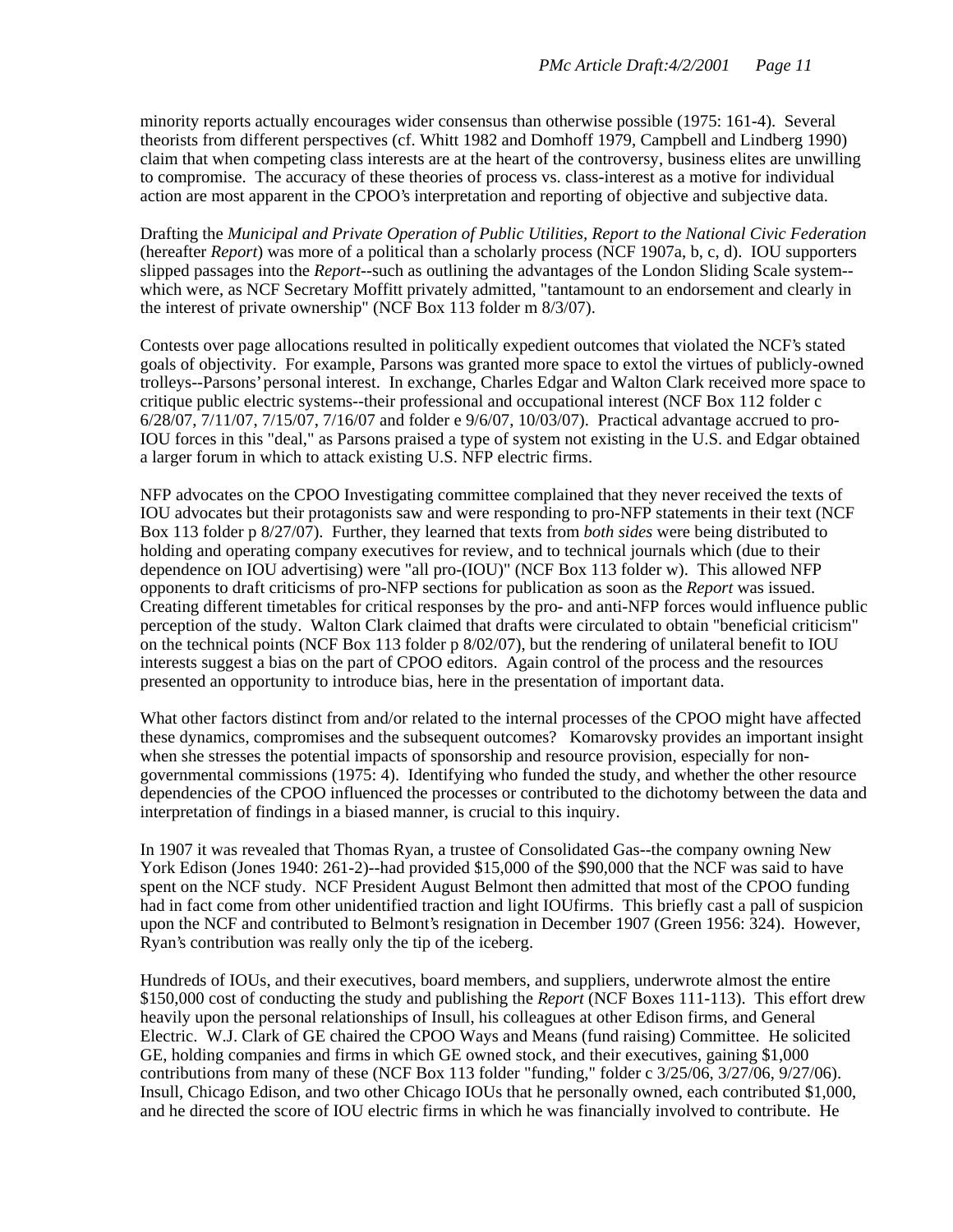sent letters to many other IOU leaders encouraging them to contribute, (cf.- NCF 112 folder e 6/23/05, folder m 10/23/06 and Box 113 folder h 7/27/06, 8/2/06, 8/29/06, folder j 8/29/06). The firms and executives of Boston Edison, Doherty, McMillan's American Light and Traction, Stone and Webster, and North American Company (including Detroit and Milwaukee Edison) all contributed and encouraged their subordinate and personally-owned subsidiaries to financially support the NCF efforts (cf.- NCF Box 113 folder e 2/23/06, 3/31/06, 10/30/096 folder h 9/28/06, 8/29/06). The Insull circle was at the heart of this effort.

Crucial to our analysis was Easley's stated goal when soliciting these funds. He told Clark to inform potential contributors that they were "furnishing the material to combat municipal ownership" (NCF Box 112 folder c 3/10/06, 3/31/06). Ideological motives were clearly influencing NCF efforts. Yet neither the public nor even most CPOO or NCF members knew of most the machinations noted above, and so they continued to view the study as objective and legitimate due in part to the participation of NFP leaders.

Resource provision and timing were especially important given organizational need of the NCF after its membership losses in 1903, and the need for a successful study and enacted policy to re-legitimate their position. The depth of this concern was reflected in the exchange of angry letters between Easley and the CPOO drafting committee (NCF Box 112 folder b, folder e 3/20/07). While the NCF and CPOO were grateful for the funding throughout the course of the study, much of the active fund raising occurred after the study was well under way, and especially after the study was completed and the drafting was occurring. This slow-motion funding made the NCF especially vulnerable to influence because it both dependend on the IOUs to pay and yet since its name was prominent as sponsor, they would bear the liability if the study collapsed or the Report was deadlocked or incomplete.

Due to the incomplete data from IOUs and disagreements in interpreting the data, the CPOO was unable to agree on the implications of its findings. CPOO members Bemis and Goodnow sought consensus on a series of general propositions but IOU advocates such as Walton Clark refused to compromise "on a single proposition" thwarting the will of the majority. By delaying the drafting of the *Report*, Clark created a context encouraging negotiation with NFP advocates (NCF Box 113 folder w 8/3/07). Charles Edgar of Boston Edison and W.J. Clark of GE took advantage of Walton Clark's obduracy to strike a compromise, they would include a written discussion of regulation in exchange for the *Report's* acknowledging the legitimacy of the NFPs and the problematic operations of IOUs (NCF New Box 7 6/8/07, 6/17/07). A Faustian bargain had been struck creating an opening to discuss and therein to promote state regulation.

Significantly, the CPOO achieved one unanimous finding, "free competition had proven a total and catastrophic failure" (Jensen 1956: 238). Twenty of the 21 CPOO members agreed that public seizure should be encouraged in principle (at least to pressure IOU firms), and that cities needed to have borrowing power sufficient to undertake such actions (Commons 1907: 266). Yet despite having almost no data on privately-owned and operated systems, 19 of the 21 CPOO members agreed that "public utilities whether in public or private hands are best conducted under a system of legalized and regulated monopoly" and that "private companies should be subject to public regulation" (Anderson 1981: 45). Formally dodging the question of state vs. municipal level regulation of IOUs (Commons 1907: 266), the CPOO had included an analytic section showing the success of state-regulated IOU utilities in Massachusetts, which supported Edgar's claim that firms with guaranteed funding and natural monopoly ran well. But the data also showed that when the state regulated all utilities, the existing NFP firms did not expand nor thrive (NCF 1907b: 909-1213).

Other data interpretations were also so selective that even the CPOO staff members questioned them. The CPOO leaders claimed that British NFP trolley and gas firms were "too young" for useful comparison, negating by assertion and omission their empirical findings that such firms were economical and efficient. They also ignored evidence that IOU-NFP competition in Britain had actually improved the technical and economic operations of IOUs (Commons 1907: 265, 266), a factual finding in contradiction with the NCF's unanimous "conclusion" about the desirability of natural monopoly.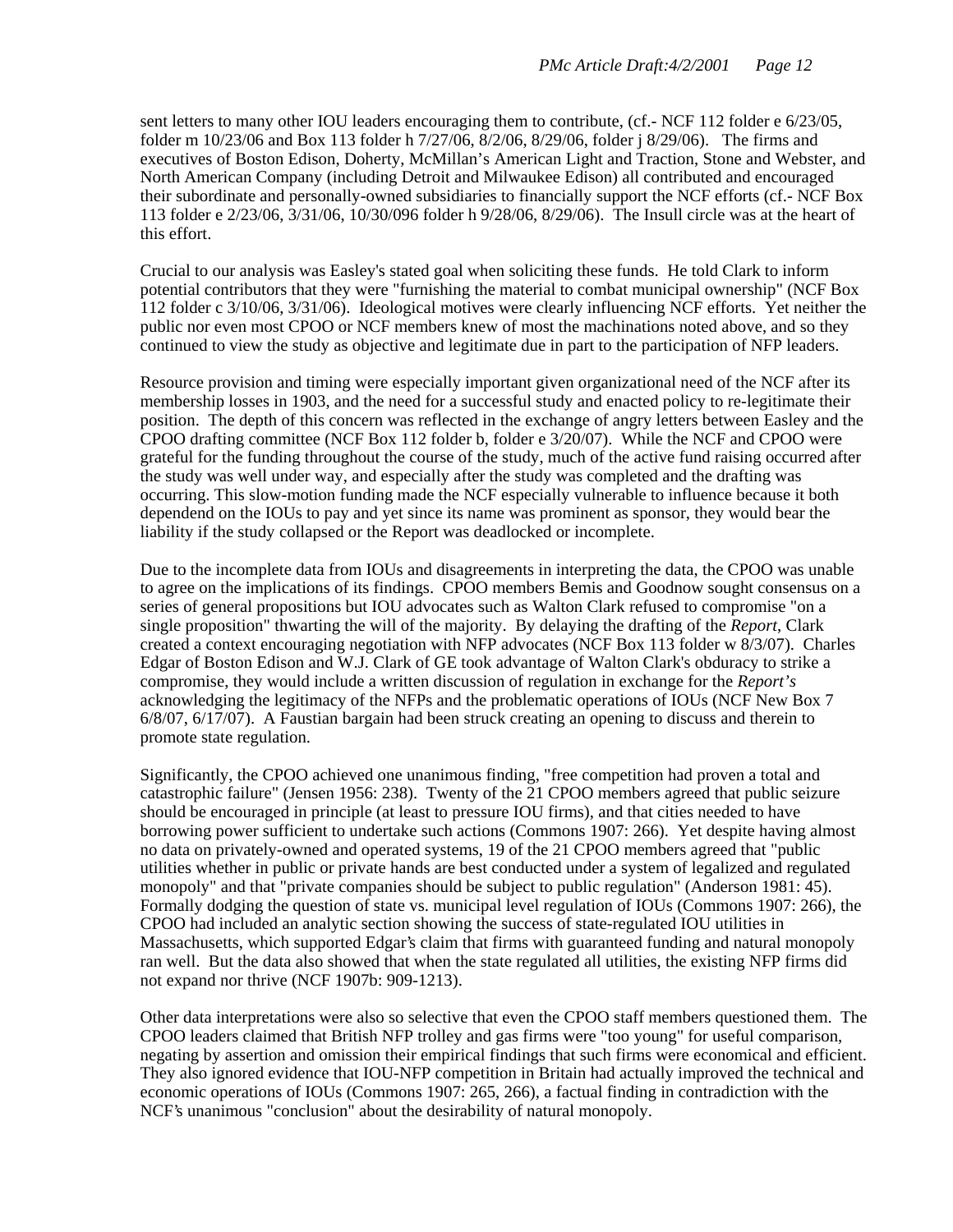NCF leaders struck another compromise in response to Walton Clark and Charles Edgar's refusal to accept the majority interpretation of the data as indicating NFP efficiency. They let each side write its own conclusion. Parsons argued that the data that showed that both U.S. and British NFPs were economical, efficient, relatively free of corruption, and more concerned with safety than IOUs (NCF 1907a, 162, 117, 120, 184, 125, Bemis 1915: 63). Charles Edgar sticking less closely to the data gathered, labeled NFP firms a "threat to democracy," "inefficient," and "socialistic," and claimed they could not respond quickly to changing technology (NCF 1907a, 407-8, 428, 441-3).**32** He attributed the efficiency of British NFPs to Britain's unique political culture and claimed that U.S. urban corruption precluded such potentials, a tack noted by Skocpol as common among actors trying to contain progressive policy efforts (in Quadagno 1987: 119). Admitting that some IOUs had invested money poorly, Edgar asserted that this was due to the destructive effects of competition. This he claimed indicated the need for a "natural monopoly" and state-guaranteed profits so as to reduce investor hesitancy (NCF 1907a:426).

The initial press reviews described the study as "inconclusive" (NCF Box 112 folder b 7/15/07). Impartial experts reviewing the *Report* noted that "the interpretations given to various facts (were often) erroneous or the facts selected for comparison were not typical of the general conditions" (Jones 1908: 732). Economist William Munro stated that the gaps between the content of the data and the claims of the advocates was so great that no general conclusion as to policy was achieved (1908: 166).

Ignoring for the moment our knowledge of the flawed boundaries and process of the study, we are left to wonder how a study, beginning with pro-NFP data and tenuous and highly equivocated findings, become widely hailed as a strong statement in favor of state regulation. There seem to be several answers. First, the NCF chose to interpret the CPOO *Report* as "clearly recommending regulation rather than public ownership," and accepted state regulation as the position of the organization. (Jensen 1956: 237-8). It promoted the IOU's *interpretation* of the study's findings and encouraged mobilization to support legislation creating state-regulated IOU systems. Thus, the NCF *interpretations* of the CPOO Report, more than the actual findings, shaped policy-making and electric utility development.

A second factor is that the content of the technically-rich NCF *Report* was rather tedious and would have overwhelmed most readers. As a result, the distillation and interpretation of the conclusions and implications of the *Report* by NCF leaders became yet another opportunity for the introduction of probusiness bias favoring private ownership and state regulation. The NCF actively cultivated press attention during the study of U.S. and British utilities and promoted the image of seeking to objectively guide U.S. policy-making. As the *Report* was being published, the NCF hosted dinners for its members and the leading citizens in several cities. During those dinners CPOO leaders explained the findings and implications of the NCF *Report*. These speeches, rather than the actual text, made the headlines and constituted the bulk of the newspaper text. NFP advocates who participated in the CPOO attended many of these dinners. However, their ability to criticize a study they had helped to conduct and summarize, and that they had enabled by activating personal networks early in the inquiry to help the NCF gain full access to and disclosure from the NFPs (NCF Box 113 folder p 9/28/06), was limited. And the critical remarks offered by these lesser known individuals were not widely circulated in the press.

U.S. (and British) IOUs used their resources to directly influence the reception and interpretation of the *Report*. They had identified hundreds of technical and policy journals and newspapers in each nation and underwrote the costs of providing them with advance copies of the *Report*. They also developed lists of hundreds of local and state officials, union leaders, businessmen, and newspaper and magazine publishers and underwrote the costs of their copies. Many of these powerful people made local news by offering the first pronouncements on the *Report* and recounting its key findings as they understood them. To (NCF

**<sup>32</sup>** In an interesting irony, none of the city governments analyzed by the NCF had engaged in corrupton. NCF 1907a (2), 670-685. One of the two regulatory commissions previously existing in the U.S. had been repleaded in New Jersey in 1892 following scandels and corruption. Bergen 1908;666.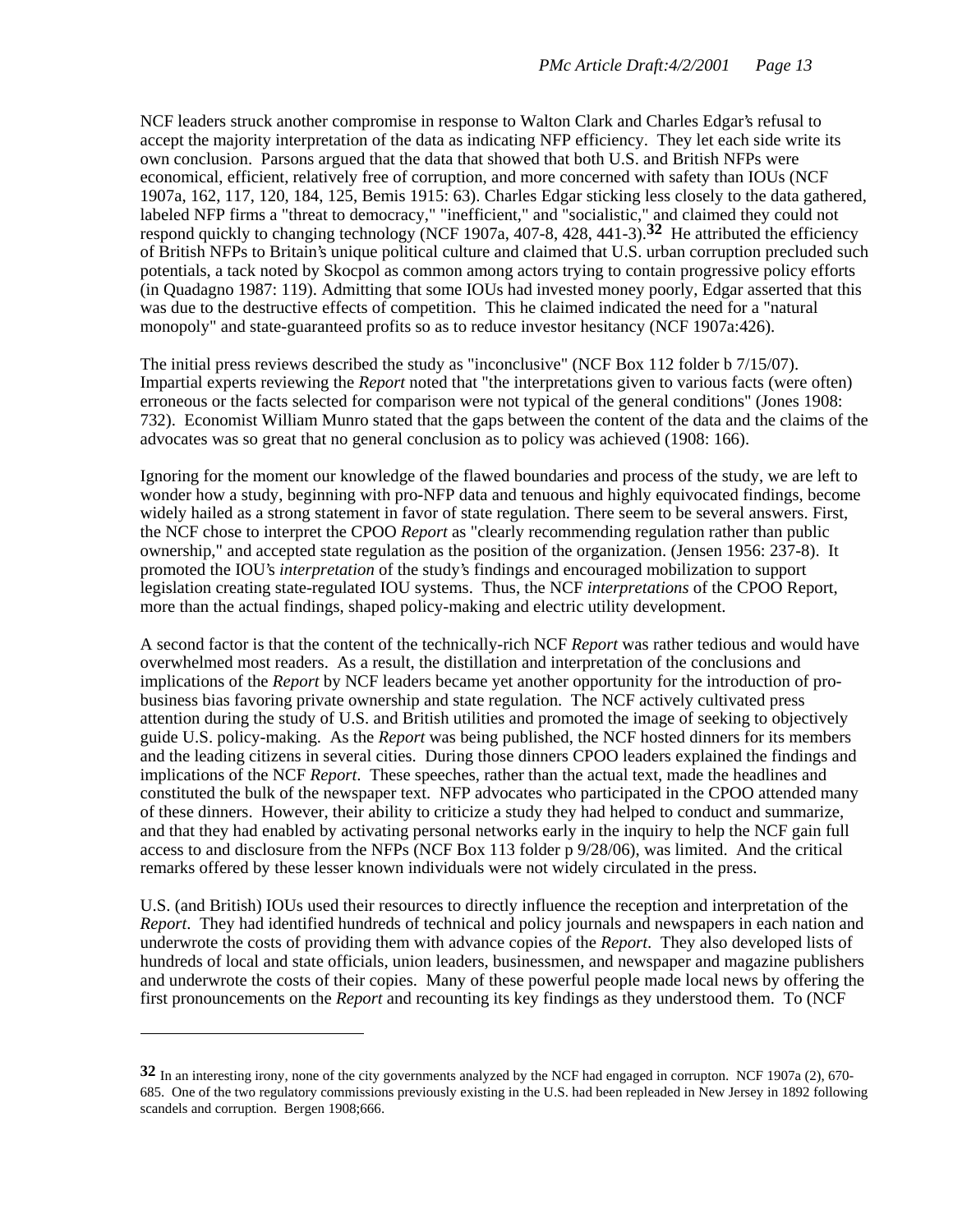Box 112 folder b 7/17/07, 3/5/07, Box 113, folder e 12/09/07). NFP supporters and pro-NFP publication outlets were conspicuously absent from the lists of those receiving free advance copies of the *Report*. As with the circulation of drafts, this practice affected the timetable for response and encouraged a proregulation "spin" on the findings of the *Report*. Equally as important, by buying copies of the *Report* in advance, the IOUs were providing the funding the permit these dinners and by artificially creating an audience they were also promoting the efforts and objectivity of the NCF study and organization

Because when "men define situations as real, they are real in their consequences," what the *Report* actually stated was less important than what the public, businessmen, investors, and public officials *believed* it to have said (Merton 1975: 173). By promoting a particular interpretation and blurring the distinctions between the facts of the *Report* and the NCF's deduced policy implications, the NCF actively shaped the perceived content and implications of that *Report*.

How do we explain the gap between the CPOO's empirical data and findings, or between the content of the *Report* and the interpretation? Obstructionism and stalemate, the option of writing a minority report, and the NCF's need to maintain legitimacy and not alienate more corporate supporters, pressured all parties toward deal-making rather than strict empirical deduction. Access to financial resources, especially during crises, helped to secure outcomes favorable to the resource providers.

The single thread tying together most of these actions were that they involved the efforts of Charles Edgar and Samuel Insull (the two most central actors in the electric industry trade associations--Chung 1995: 24), and Walton Clark. Two of Clark's associates at Philadelphia Electric had previously worked closely with Insull.<sup>33</sup> Thus unlike the initial influence that seemed to originate from multiple sources, it appears that a pre-existing social network (with the tacit support of the NCF leadership) actively shaped the course and content of the CPOO study.

# **6. Mobilization and Bias of IOU, Business, and Other Established Interests**

 $\overline{a}$ 

To claim that pro-business biases were intentionally created in a policy-making, one must identify, the advantages accruing to one group and the disadvantages rendered to the other (Esping-Anderson, et al., 1976, McGuire 1989, 1995), and show how key actors mobilized to achieve this result. Further, the existence of bias should be obvious not only in the policy-formulation process, but in the policy enactment, implementation, and institutionalization processes (McGuire 1995:65); the four parts of the policy process.**34**

McDonald's claim that the NCF *Report* "exactly coincided with Insull's view" is essentially correct (1958: 251, 1962: 120, Rudolph and Ridley 1986: 39). Its recommendations were consistent with his plan for: a) state regulation by commission, b) guaranteed returns based on capital valuation, sufficient to prevent confiscation of property by creditors or a financial collapse, c) long-term if not indeterminate franchise durations, d) natural monopoly, and f) "equal value" of all stocks.**35** These six precedents were to

**<sup>33</sup>** John Vail--one-time secretary of the AEIC and former Philadelphia Electric Chief Engineer-- had shared a room with Insull and worked with Edgar and Insull at 65 5th ave and Goerck Street. Joseph McCall, President of Philadelphia Edison was part of the leadership of the AEIC, and was one of the directors of the (jointly-owned) Electric Testing Laboratory along with Edgar, Insull, Lieb--Insull Circle member and successor to R.R. Bowker--and Alexander Dow.

**<sup>34</sup>** Policy formulating is the writing of the policy, enactment is securing its passage--points differenciated by Gilbert and Howe 1991;206. Policy implementation is the creation of the institutional apparatus and proceses needed to carry out the policy, and policy institutionalization is creating the organizational, economic, and political interdependencies based on the continuation of the poicy-based institutions and outcomes. Differenciation among these activities is especially obvious when one looks at incrementally at processes of event development.

**<sup>35</sup>** Equal value means that all stocks of the firm would be treated as equally valid as if all the money received had been invested, and all this invested value will be the basis for earning a return, even if the money was stolen, squandered, or used to pay dividends on non-existing revenues.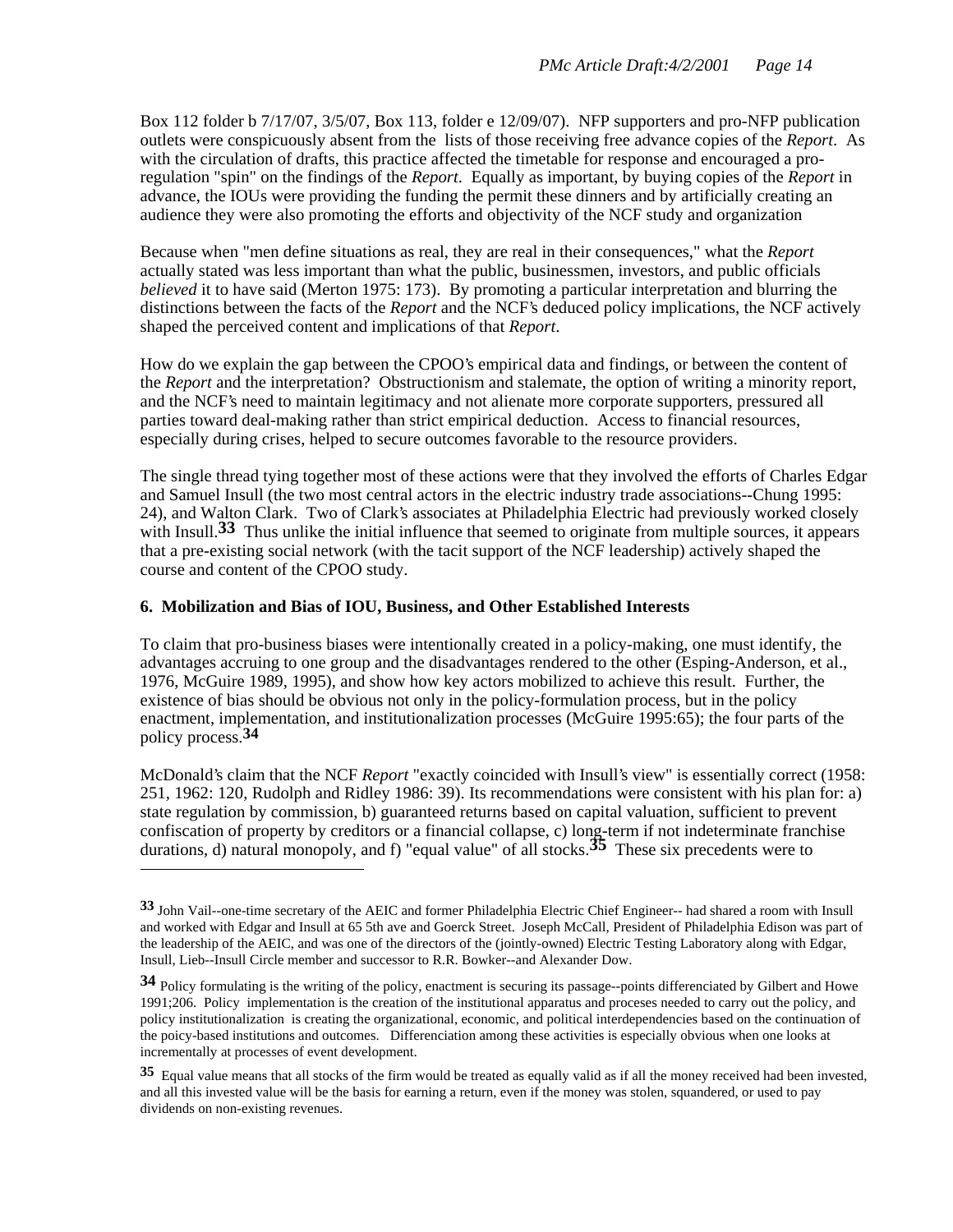become the linchpins of future industry development and of the mobilization of political capacity in support of the NCF policy formulation, and were all included in the initial legislative proposal eminating from this study.

Some precedents had political and/or market impacts sought by IOUs. For example, state regulation removed power from people with vested interests different from the IOUs, including local officials, cogenerating local businesses, and especially the voting public. The principle of "natural monopoly" prevented city officials from issuing duplicate franchises, freeing the IOUs from destructive competition and other market-based pressures to hold-down rates (Stigler and Friedland 1962, Bauer, et al., 1939). Indeterminate franchises and natural monopoly removed the recurring arena for local hearings on rates and franchise conditions. It transformed such IOU rate requests into occasional bureaucratic contests, and changed the perceived "enemy of public interest" from a profit-hungry IOU firm to distant state agencies which authorized rate increases (McGuire 1989: 194).

The "reasonable rates" provision created a contradictory mandate for commissioners--to promote the public interest *while protecting the economic health of the firms*. Competition between IOUs was replaced by competition among regulators from different states to assure returns sufficient to attract capital . This fueled a "race toward regulatory laxity" (FTC 1935: 10).**36** "Equal value" of stocks meant that previous investments would be legally assured of full value even if the stock had been "watered." "Guaranteed returns" assured investors that their previous (even bad) investments as well as future ones would be profitable. These two precedents transformed an industry with risky investments into one with a preferred standing among security-issuing firms and matched the "guaranteed return" advantage that previously had accrued only to holders of public (including NFP) bonds (McGuire 1989: 192-3). These factors, combined with long-term and renewable franchises and the requirement that municipal seizure be based on the full value of the stocks, allayed investor fears about buying a 20 year bond from a firm with only a few years left on its lease. Bankers, and investors benefited from these conditions.

Together these six precedents created incentives to expand a firm's operating territory and to concentrate ownership among IOU firms (Scharfman 1914: 1-18, Eshelman 1914: 156), even to a point of overexpansion and technical inefficiency (Bauer, et al., 1939). By increasing the need for capital investment, regulation made IOUs increasingly dependent on large banks which, by choosing to extend or withhold loans or whether to underwrite or purchase bonds, could determine which firms gained access to new technologies. This was central to cost reduction during this era when economic advantage accrued to firms obtaining new generating equipment (Insull 1924: 114-7). This availability of capital sparked competitive pressures on and between IOUs on two fronts. Each IOU needed to gain access to new technology or lose competative cost-advantage in the rapidly changing area of generation where new generators used about 1/3 of the amount of coal per Kw/Hr. produced. And it pressured them to purchase and consolidate adjacent firms or risk that neighbor or another IOU taking them over and serving the integrated territory in manners that could take advantage of some economy of scale opportunities. Thus control over the growth and coordination of industry development, and the ability to contain tendencies toward destructive competition among IOUs and between IOU and NFP firms by selective investment, was in effect ceded to the banks supplying needed capital. The bias of the banks toward privately-owned firms was long standing.

Did the IOUs know and act in support of their sectorial interests? A review of the *AEIC Proceedings* and the *NELA Proceedings* from 1903-7 indicates awareness and discussion of these issues. There had been several papers and discussions of specific provisions and their advantages to electric IOUs and manufacturers, including the importance of the London Scale that was both discussed and then (at Insull's urging) it was included as a 163 page addendum to the NELA Proceedings (NELA 1906 III:55-218).

**<sup>36</sup>** As a result, by 1915 there was not a single regulated utility that was not receiving the maximum allowable rate of return from their commission. Glaeser 1957;313.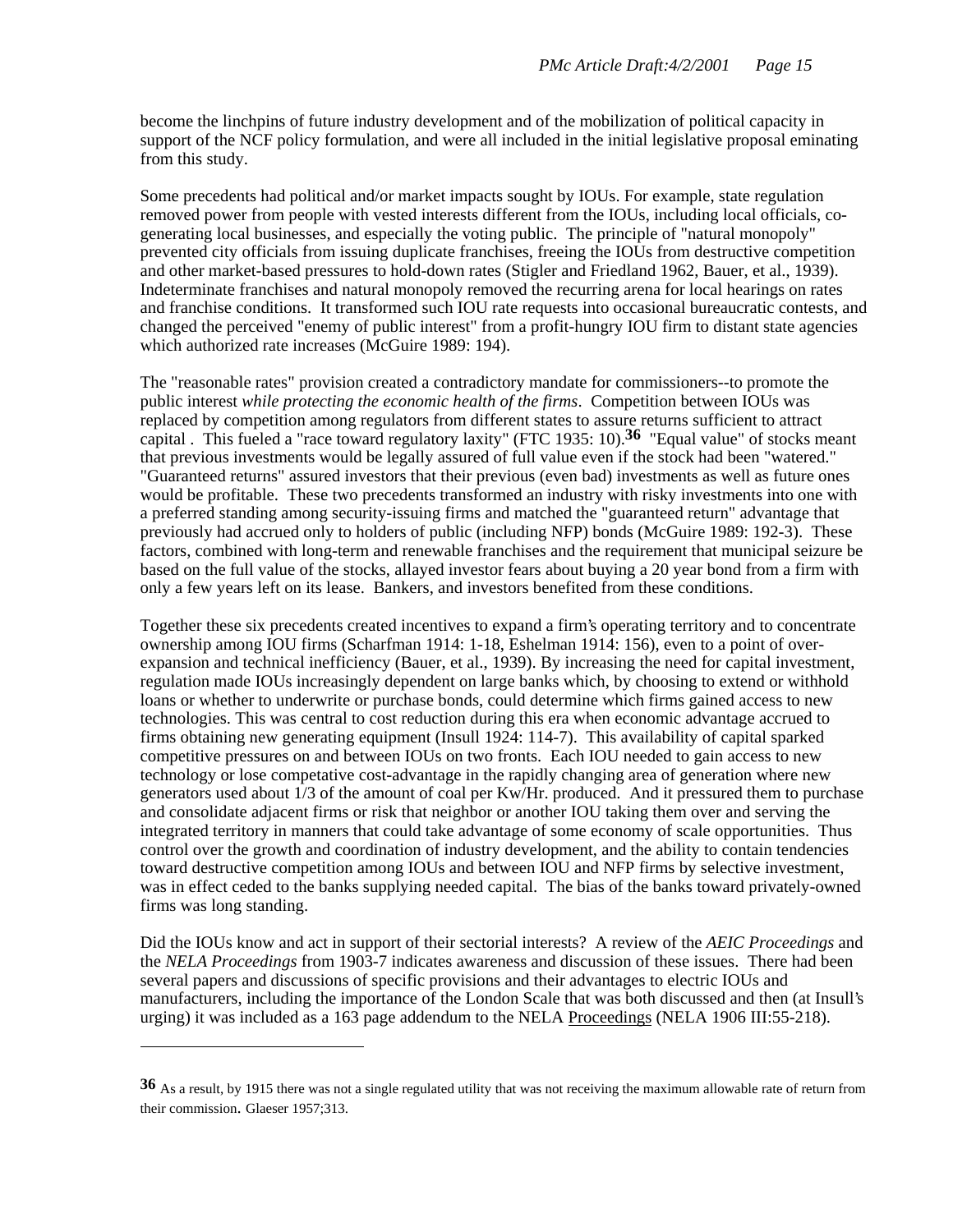Some of the specific precedents and implications noted above were cited in the 1907 *Annual Report* of the NELA Committee on Public Policy (NELA 1907 Appendix A), a committee including Insull, Edgar, Dow, Joseph McCall (V.P. of Philadelphia Electric), and John Lieb (V.P. of New York Edison, then and earlier under Bowker) and two other long-time supporters of regulation. Insull personally led the floor debate in the trade associations outlining the benefits of proposed legislation to IOUs (NELA 1908: 55- 60), and in 1909 he detailed the benefits achieved under early regulation systems (Hellman 1972: 17). These men were five of the six most central men in the AEIC and the NELA leadership (Chung 1995: 16) and four of them or their firm executives were involved in the NCF CPOO study.

Support for the NCF proposal within the business community occurred on two levels. There were general appeals to and efforts to mobilize political support around the issue of a threat to private property. And the NCF and IOU leaders emphasized specific benefits accruing to identifiable business and political groups.

 Leaders of large industrial firms initially learned of the advantages of the NCF proposals for state regulation (including the London Scale which would mean lower per unit electric rates for large users) through press reports on the NCF dinners. In 1907 these points were spelled out more directly in a speeches to business groups in New York City and throughout New York State undertaken by NCF executives and supporters including New York Governor Charles Evans Hughes, Secretary of State Elihu Root, and eventually President Theodore Roosevelt promoting the merits of the NCF proposals for state regulation (Wesser 1967: 155-166, Hughes 1916, 1973: 142). The speeches stressed not only the cost advantages of the London Scale to manufacturers, but the centrality of property owners' rights, and these points were widely reported in the New York and the national business press (Hughes 1973:144). The rallying cry in defense of private property from state seizure were significant in an era when the Bureau of Corporations was calling for federal charters for all corporations and the President (unlike his successors) publicly took the position that "large corporations...were to be treated as public utilities;" a position banker Frank Vanderlip called a threat to "property rights" (Sklar 1988:346, 350-1).

Electrical manufacturers recognized that "guaranteed returns" were based on the amount of fixed capital. This encouraged IOUs to purchase and install new equipment rather than waiting to fully amortize their existing investments, and it encouraged and rewarded them for expanding into new service territories - an action that further fueled their demand for equipment. The impacts of regulation on equipment sales would have been clear to anyone such as GE and Westinghouse officers who regularly attended the NELA convention. Also, manufacturers had often received the stock of local firms in partial payment for equipment. As holders of old, often "watered", stock of local firms, GE and Westinghouse and the large banks and prominent investors, now had fully valued assets and their value would be retained. Advantages to stockholders and investors were a central part of the NCF talks and public dinners.

Labor Union leaders were involved in the NCF *Report* and provisions in the resulting policy also benefit their interests as well as those of the IOUs. "Reasonable rates" based on a firm's fixed capital value elicited the support of labor unions because this meant that variable capital costs including labor would be "passed along" to consumers rather than taken from stockholder earnings. This removed incentives for IOUs to keep wages low or to resist unionization of either their full-time work force or occasional workers such as construction trades. Rewards for installing new technologies and building facilities, also promised significant employment opportunities for the unionized building trades.

"Natural monopoly" eliminated any pressure to reduce the labor force or engage in speed-ups as part of a competitive reaction to market forces that would have arisen had there been competition among IOUs. AFL officials also feared that city officials were preoccupied with keeping wages down so as to pass on those savings to customers. "Natural monopoly" and rates based on fixed capital allowed IOUs to provide pensions and other corporate welfare benefits not provided by cost-conscious and locally accountable U.S. and British NFPs (Munro 1908: 171).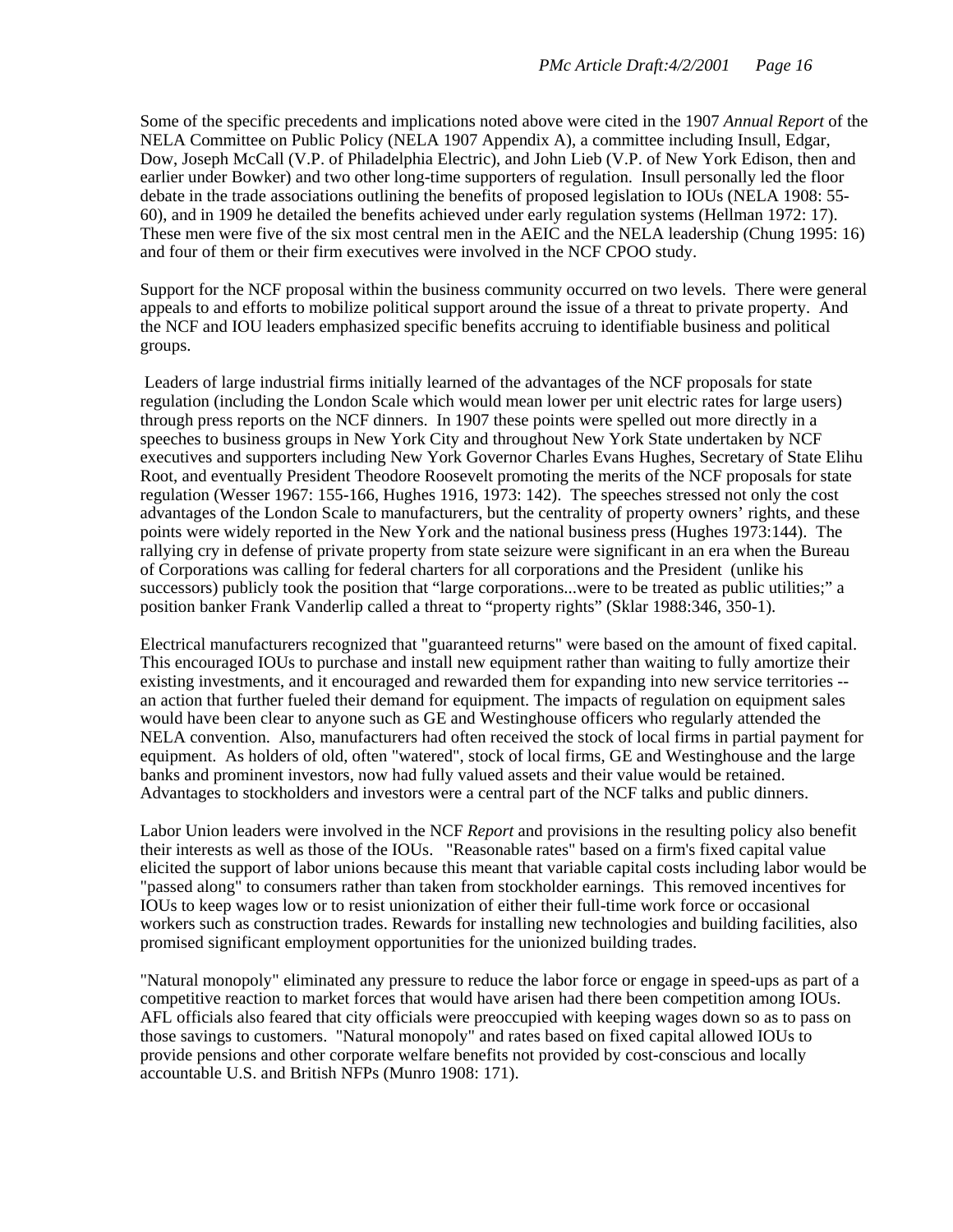AFL leaders also had institutional motives for supporting regulation. As leaders of skilled craft (as opposed to general trade) unions, they argued that NFP systems blurred the lines between skilled and unskilled laborers (whom they did not organize or represent). They also acknowledged the lack of municipal sector unions within the AFL, which was not interested in mobilizing this sector. Also, by opposing NFPs, the AFL contained the tendency toward political and class-based strikes (as occurred in Britain), and denied legitimacy to pro-NFP socialist union leaders who were making a bid for AFL leadership (Sullivan in NCF 1907d: 64, 74, 35-7, 60, 74, Weinstein 1968:22-3).

These provisions also ameliorated owner-worker conflict and lessened the tendency toward strikes. The resulting labor peace aided the IOUs which were stressing their reliability (due to a lack of strikes) as a major difference between their systems and NFPs, neighborhood, railroad-based IOU firms, and other decentralized electric systems, an advantage of IOUs initially identified by Dow in 1898 (NELA 1898, 95-114, 120-129) during the Insull discussion of proposed regulation. Finally, by avoiding strikes AFL unions gained legitimacy as responsible and dependable "partners" to management.

Sullivan's reports to AFL President Samuel Gompers and his debates with John Commons (NCF 1907d) were reprinted *by the NCF* as a book to educate other union leaders and to summarize the advantages of regulation and actual, potential, and strategic disadvantages of NFPs to the AFL leadership. Thus the AFL leaders mobilized in support of the NCF policy formulation because it both benefited their members and it served their vested interests as craft union leaders facing an internal challenge by political radicals.

The advantages to government officials were also highlighted. NCF Secretary John Commons drafted a bill for Wisconsin "including nearly all the recommendations of the NCF Committee" (1963:120), which the NCF promoted as a model for other states. Hughes, Root, and Theodore Roosevelt cajoled members of the New York State Assembly to support the bill, and Hughes actually toured the state rallying public and political support for the model bill (Wesser 1967: 155-166, Anderson 1981: 40-44). New York and Wisconsin enacted the NCF policy within a year. Parties and elected officials embraced these precedents because they created opportunities for new political patronage positions and for awarding economic contracts to campaign contributors. Further, by solving conflicts--however ineffectively--the state apparatus gained legitimacy and potential political challengers were denied a popular rallying cry-- a condition beneficial to politicians facing re-election.

Popper claims that former commission members rarely lobby in support of a policy (1970: 47), but Bulmer claims it is common (1983a: 565). IOU leaders including Walton Clark and Insull Circle Alex Dow and Henry Doherty, and later Insull himself, appeared before state legislatures considering adoption of the NCF model bill to detail the advantages to the industry, the state, and (due to more dependable operation) the public (Dow 1927:189-205, Doherty 1923:III:117-120). Many IOU leaders actively promoted the adoption of NCF-patterned legislation in their states.<sup>37</sup> For example, including Baltimore Electric Light and Power printed circulars, bought adds, provided speakers, etc. This firm--which shared owners with NY Edison-- promoted the NCF model bill and by 1909 it was enacted and (as in New York) other proposed regulatory schema was defeated (Brown 1936:97, 106). Clearly the pro-business policy proposal of the NCF was becoming adopted as an unaltered legislative package.

Claims of pro-business-biased policy are strengthened by showing that the NCF "solution" disadvantaged NFP firms. The most abusive and inefficient IOUs had high rates because they charged customers and paid dividends based on their watered stock. "Equal value" made these firms the most expensive for a city to buy out in terms of their real value measured in cost per unit of output. A new NFP would then have to charge rates high enough to pay for the full invested value of the seized firm, just as if the capital had been invested. Thus, "equal value" reduced the cost advantages of NFP systems in the very locations where consumer savings should have been most significant.

**<sup>37</sup>** As Insull noted in 1910 "Regulation was actively supported by all the leading central stations. McDonald 1962;121.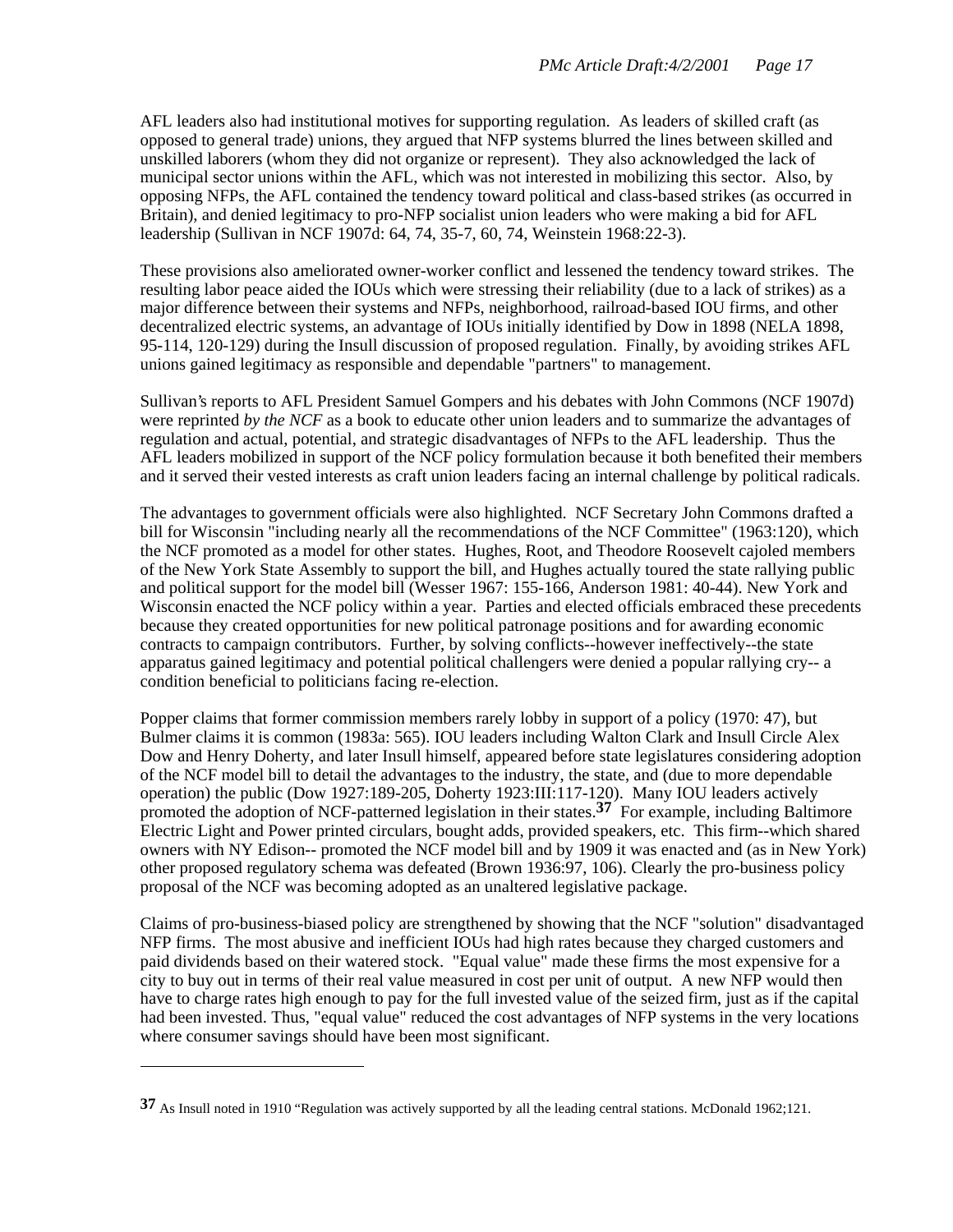"Natural monopoly" disadvantaged NFPs by preventing competition between IOUs and NFPs. If a town with IOU service wanted to create an NFP, it would need the permission of state regulators to seize the IOU facility. NFPs had to pay for the system at closing, rather than from post-seizure earnings--a norm for IOUs taking over NFPs during this era (Jones 1914: 97). Since towns had to get loans from banks- many of whom held securities in the IOU being seized--this inhibited take-overs and encouraged high valuation and payment for the seized IOU system. Legal wrangling about the value of assets and terms of sale would often result in delays and extensive litigation, and provided IOUs with a long period during which they could influence officials and/or elections so as prevent the takeover.

The biases of the NCF were also demonstrated in its acts of omission. They ignored what Commons argued was "the principal lesson...(of) the investigation, namely the importance of having a physical valuation of the property as a starting point for regulation" (1907: 266). They understated the importance and failed to detail a method of assessing "value." And after the CPOO dodged the question of whether state or local regulation was preferable, the NCF took advantage of this omission and advocated state regulation.

The NCF ignored impediments to public ownership. It did not examine the ambiguous legal position of publicly-owned firms in general, or prohibitions on retail sales to the general public (Schap 1986: 27, Wilcox 1914: 72). They did not address whether municipalities could seize the part of a large IOU system operating within its borders (Wilcox 1908: 581) or whether NFP systems could operate outside of their municipal jurisdictions. These uncertainties impeded NFPs access to new efficient generating technologies (Insull 1924: 114-7) and to economy of scale opportunities--undermining their relative cost advantages. They also ignored examples of the failure of state regulation in Europe, a condition that Alex Dow--President of Detroit Edison (NELA 1908: 63-4)--and others (Thompson 1915: 85) knew about; nor did they pay attention to the potential for IOU-NFP direct competition to increase technical and economic efficiency through competition as it did in Britain (Commons 1907: 266).

The CPOO and the NCF ignored that 98% of U.S. NFP electric firms were "lighting only" firms with extreme load imbalances because their capital sat idle for 16-18 hours per day (USDCL 1905: 58-62), that 87% of the NFP electric firms were in towns of less than 5,000 people (USDCL 1910: 29)(preventing economy of scale advantages, no matter who owned them) and that in most NFP towns the IOUs had refused to initiate service. They also failed to note that all these deleterious conditions were changing as the *Report* was being written (USDCL 1910: 13), in effect promoting a policy that undermined improved service by NFP firms. The issues of concern to NFPs that the CPOO did consider, assuring, the right to home rule, adequate borrowing powers, and sufficient funding, were ignored by NCF policy-formulators.

Finally, to solidify our claim of a business-biased policy, we need to: a) demonstrate that the enacted NCF regulatory policy had biased outcomes, and b) examine the subsequent actions of the NCF to see if this example was part of a recurring pattern of their actions. The initial regulatory rulings reflected the CLASS-specific impacts noted above. As the NELA Public Policy Committee had predicted, "a drop in the... push for municipal ownership" occurred within a year. Wisconsin and New York were the first two states to enact the NCF formulated policy. The first decisions of the New York State regulatory commission prohibited direct competition and prohibited the expansion of an NFP outside of a city's boundary (Hellman 1972: 13, 16, Rudolph and Ridley 1986: 44). Wisconsin required NFP take-overs to be paid in full before seizure and prohibited the creation of new NFP systems in cities with IOU service (Wilcox 1914: 75-6). Their Commission also granted rate increases to 50 of 52 IOUs applying and *denied rate decreases* to 28 of the 39 NFPs during the same period (Jones 1914). Liberal valuation of IOU assets by various commissions fueled further rate hikes and public anger (Kerr 1914: 26).

By 1911 the drive toward regulation spurred by the NCF CPOO study ran out after 13 states adopted the NCF precedent-based regulation (Anderson 1981: 56). The NCF then sponsored another multiconstituency study of regulatory commissions (NCF 1913, Weinstein 1968: 34, Jensen 1956: 292). It emphasized the need to eliminate impediments to regulation (NCF 1913: 1-6, 10-21), and created "a model bill (which) could... prevent from crystallizing...(support) for government ownership and operation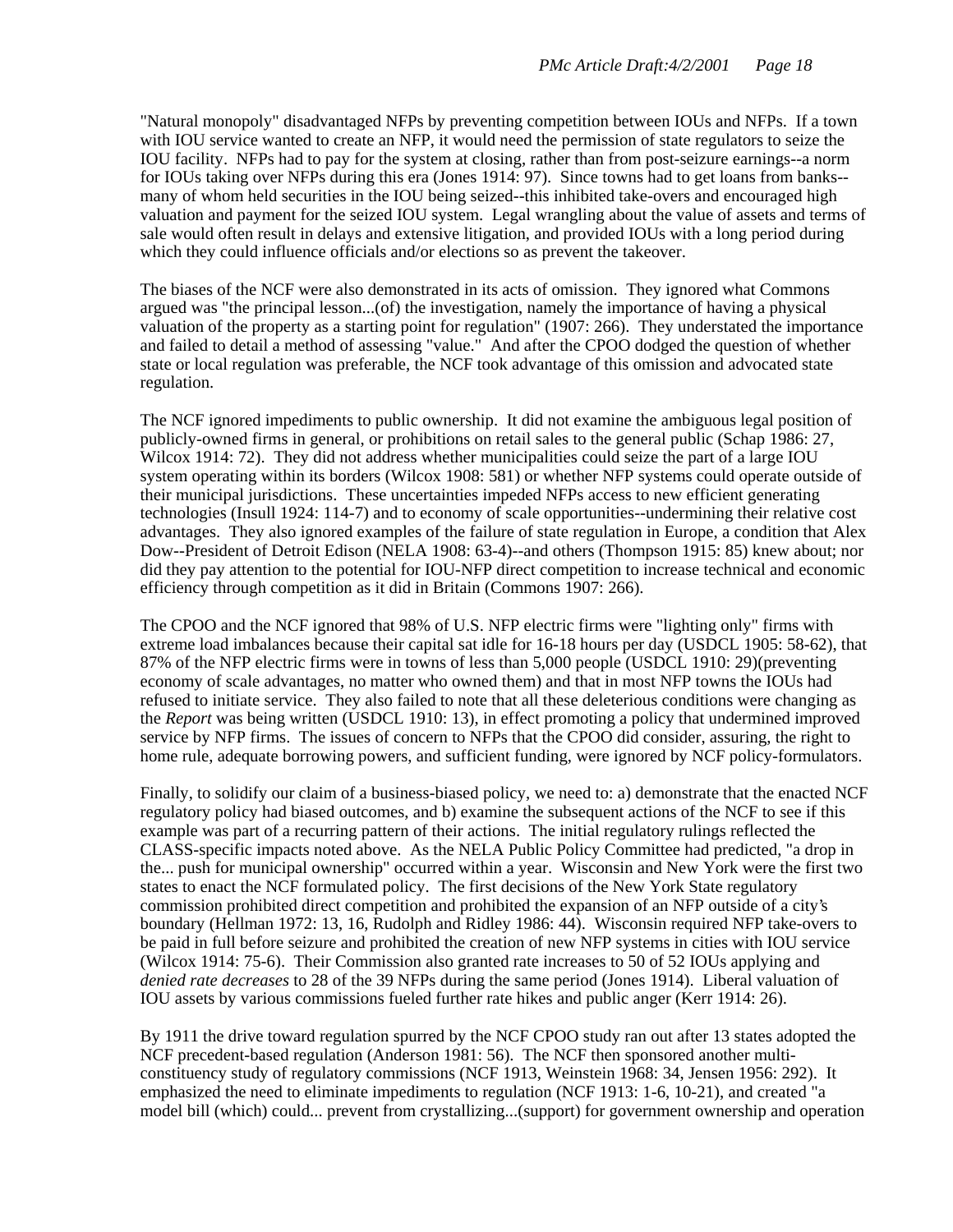of public utilities whether state or inter-state" (Weinstein 1968: 33). This second "objective" NCF Report was followed by another round of lobbying by NCF and IOU leaders, this time including Insull himself. During the next two years, 17 more states enacted regulatory legislation and seven states and three territories modified their laws to bring them in line with the new NCF model Bill (Scharfman 1914: 8)

### **7. Summary**

The CPOO study and the *NCF Report* rendered advantage to IOUs while systematically disadvantaging NFPs. Control over the dynamics of industry development moved from class-based struggles over the rate of profit and legitimacy of private ownership to resource-based contests "adjudicated" by regulators and bankers. The creation of biases which shaped the CPOO study and policy precedents had been instigated and created by supporters and executives of the IOUs in support of their particular interests, and the NCF leadership in support of business community interests in maintaining and extending private property rights. However, the broad reframing of these precedents by the NCF encouraged the mobilization of political support consistent with the notions of a corporatist approach to policy-making, despite the fact that very little attention had been paid to these other interest communities during the course of study and analysis.

Finally, the fact that Insull and his asociates were active in so many spheres after the execution of the study and after a second commission to refine the proposed policy, indicates that their intent and initial actions were not an accident. This pre-existing network was a crucial factor in formulating and enacting, and institutionalizing the policy most supportive of their vested interests.

### **8. Conclusion**

Domination of the policy-making process is dominated by business in general and the IOUs in particular. We find that, cloaked in a mantle of objectivity and representation-based legitimacy bestowed by a multiconstituency commission, NCF leaders, the Insull Circle and their supporters repeatedly and often (but not always) intentionally, though subtly and incrementally influenced the process and content of the CPOO study and policy formulation processes, and they embedded biases advantageous to the depiction and supportive of privately-owned IOUs. The motive for non-industry actors were general principals held by businessmen, especially support for private property rights. While these biases were created by many different actors and took place on several different levels, the Insull Circle group were disproportionately involved in the introduction of biases, interpretation and dissemination of of findings, and mobilization of political support to ensure enactment and institutionalization of the preferred policy.

Consistent with Jenkins and Brents (1989) and McGuire (1995), we find that these actors drew upon preexisting social networks to frame, refocus, and constrain the execution and interpretation of the study so as to benefit IOUs. This outcome is different from that found by Brents, who showed a divided NCF unable to formulate social welfare policy or mobilize special interests during the 1910-40 period (1992: 95). One key difference between her analysis and ours is that it is very clear that the Insull Circle and IOUs controlled the availability, timing, and level of resources, especially financial support, but also knowledge, staff assistance, etc. Thus, an effective theory of policy-formulation must examine and identify the actions, effects, and resource-based contributions of pre-existing social networks, an argument consistent with and a logical extension of the socially-embedded industry formation theory argued by Granovetter (1985), McGuire, et al, (1993), and McGuire and Granovetter (1994).

Another important finding is that while the introduction of bias was led by leaders of the industry with the greatest self-interest in the outcome, the mobilization of political support for enactment and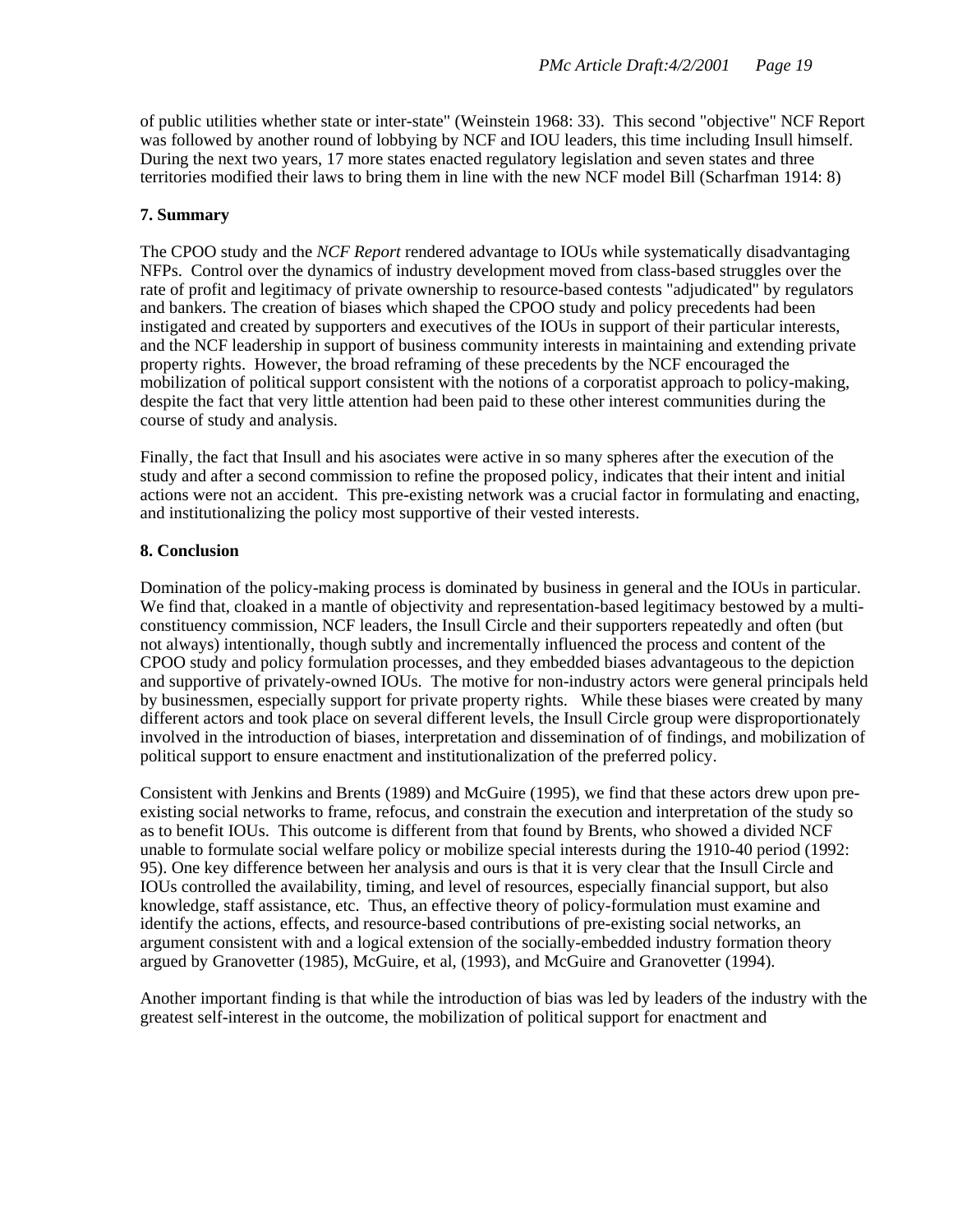institutionalization was framed in terms of a corporatist agenda.**38** NCF and IOU leaders carefully outlined the potential benefits to other key constituencies, including financiers, manufacturers, unions, and politicians. However, in our case, the NCF rather than the state was the lead actor and the state politicians were simply another constituency to be mobilized.

Ione factor which appears to have influenced the success of the NCF and Insull Circle was the existence of a preferred policy before the study was begun. This factor may be especially important given the indecisive and contradictory findings of the actual CPOO study (despite all the efforts to bias the findings and exposition). One might wonder if this limits the generalizability of our findings. However, Sheriff (1983: 675) and Bulmer (1983b: 663) each claim that pre-selected policy-formulations are common and that commissions are generally instruments intended to spread a pre-established policy proposal to a wider audience. Sheriff also suggests that even the limited congruence between a commission's findings and subsequent policy formulations are not unusual (1983: 676)!

Yet one may wonder why the biases so obvious in this case are not immediately apparent in the commissions examined by Popper, Komarovsky, and others. Our research method and the breadth of the available data may partially explain the visibility of bias in this case. However, a more important factor may be the subject examined by the NCF CPOO commission. Most commissions focus on social problems involving behavior or technology. This commission focused on economic issues with component which effected the entire business community--the potential contraction of property rights and capital accumulation--and actors were motivated by and emphasized those issues when making decisions. This implies that pro-business bias is not endemic to policy-formulation by multi-constituency commissions. Absent issues with implicatons across the business community, political or cultural groups may be more successful in exerting influence and shaping policy formulation. This suggests that the autonomy of the policy-formulating apparatus from business influence may vary depending on the content of the policy under consideration, tempered by the institutional processes of the policy-creating organization (cf. Prechel 1991, Hooks 1991, Quadagno 1992, and McGuire 1995). Conservative analysts examining business mobilization in opposition to environmental regulations which effect all segments of the business community and threaten private property rights, have noted similar patterns of mobilization in our contemporary era (Weaver 1978).

Skocpol and Amenta (1986) and Prechel (1991: 693) have argued that the clear instrumentalism of the pre-1920 era resulted from the malleability of "young" immature bureaucracies. However, multiconstituency commissions by their nature are *ad hoc*, and lack clearcut norms, managerial self-interests, and a constricting bureaucratic culture. So, while networks may well take on an increased prominence in young organizations in general, this type of policy-creating organization will almost always be "young". This would suggest strong generalizability to other commission-based policy-formation efforts. It also explains why the commission process seems to have so little "autonomy" from business influence compared to policy generated by bureaucracies with clearcut norms of procedure and professional identities.

This study may have important contemporary implications. Multi-constituency commissions have become a popular vehicle for state and local governments seeking to evaluate options and propose policy, especially when politicians seek to distance themselves from responsibility for those decisions. One might expect to find biases like those we found being interjected in contests over, the reallocation of funds within federal block grants, community vs. industrial development, privatization or "municipalization" of utilities, jails, and transit firms, or deregulation of industry. Understanding the

**<sup>38</sup>** Corporatism is a cooperative approach to policy-making in which business, labor, and government create policy (often involving the existence, level, and form of state intervention) by general consensus. It generally operates consistent with four principles; Unity, Order, national interst, and success. The goal is to provide non-zero/sum outcomes in arenas in which all three groups are well-organized and yet not can dominate or unilaterally overcome the initiatives of the others (Winkler 1977).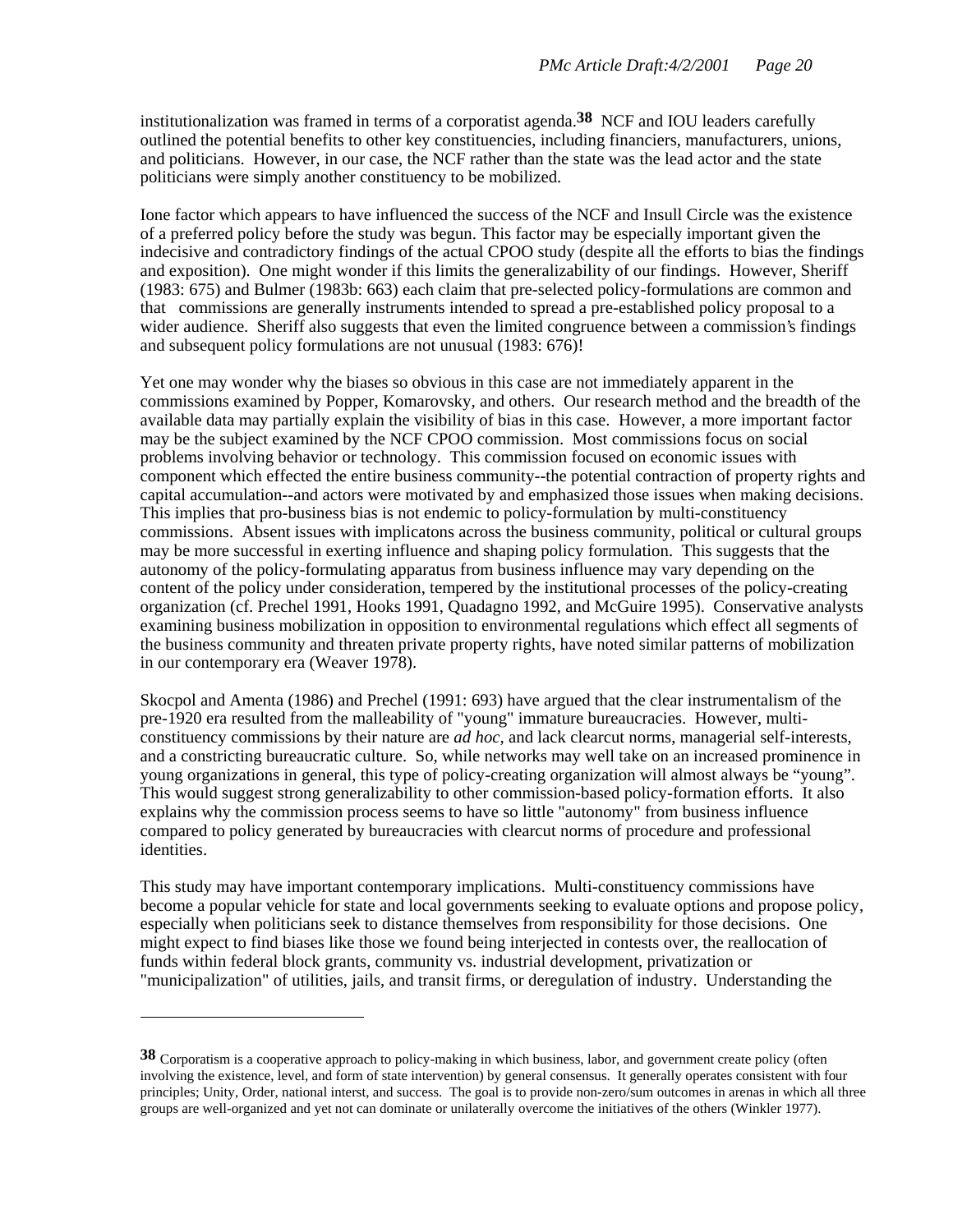procedural and structural dynamics, and the sequential and incremental opportunities by which businessbased biases can be interjected into commission processes is important for analysts seeking to understand how policy is formulated, and for social activists and commissioners who seek to avoid the impacts such bias.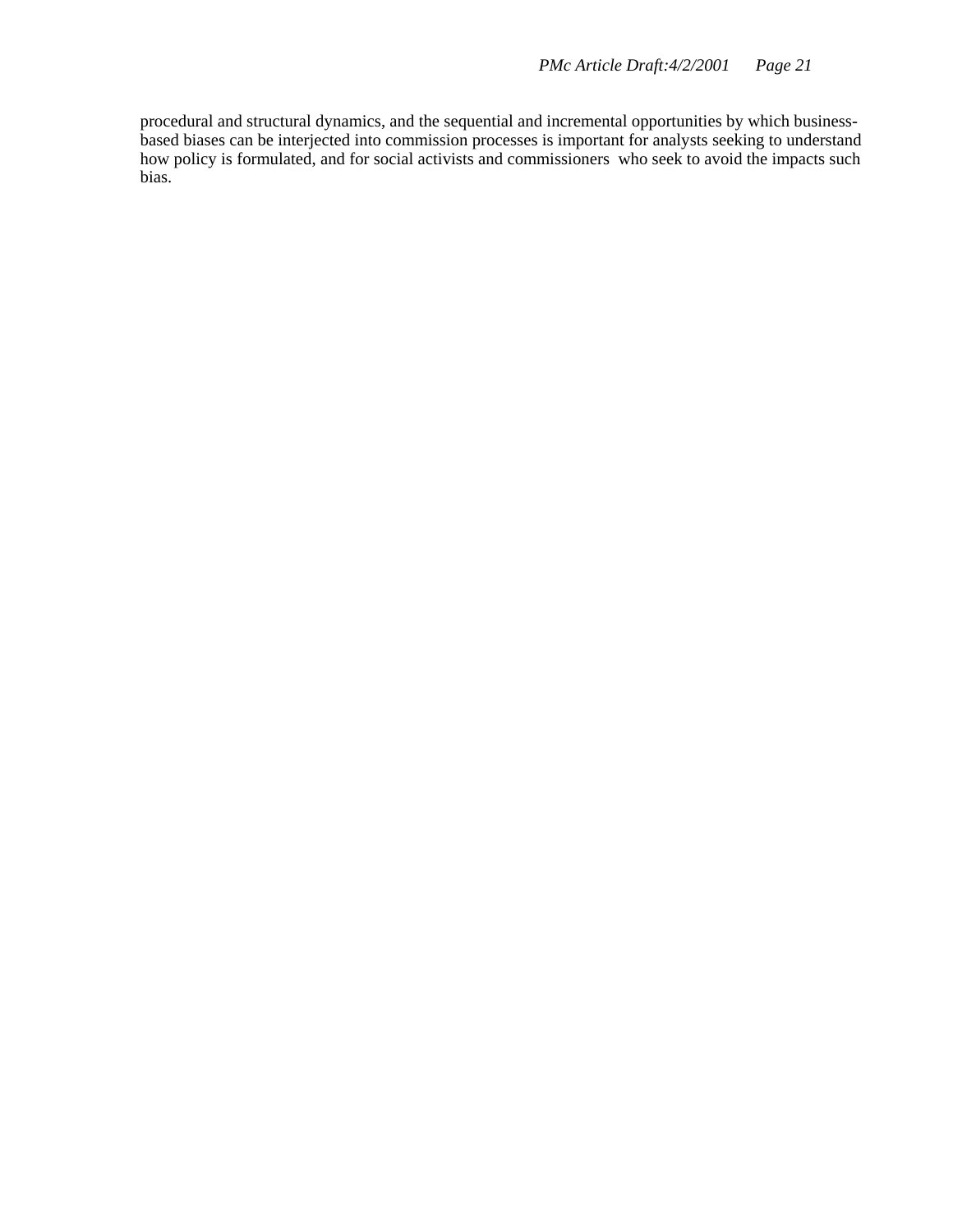#### BIBLIOGRAPHY

#### Primary Data

National Civic Federation Papers, New York Public Library. Special Collections and Manuscripts.

Samuel Insull Papers, Cudahy Library, Loyola University, Chicago, Illinois.

GE Hall of Electric History, Schenectady Museum, Schenectady, N.Y.

Toledo Edison Scrapbooks 1896-1908. Ward Canaday Library, Special Collections. University of Toledo, Toledo, Ohio.

#### Secondary Sources

Adams, Alton. 1900. "Electric Central Stations and Isolated Plants." *Cassier's Magazine*. May. Pgs. 54- 57.

- Akard, Patrick J. 1992. "Corporate Mobilization and U.S. Economic Policy in the 1970's," *American Sociological Review*, 57:597-615.
- Anderson, Douglas. 1981. *Regulatory Politics and Electric Utilities*. Boston: Auburn House.
- Bauer, John, Nathan Gold, and Alfred Shaw. 1939. *The Electric Power Industry Development Organization, And Public Policies*. New York: Harper and Brothers.

Bemis, Edward. 1899. *Municipal Monopolies*, N.Y.: Thomas Y. Crowell and Company.

Bemis, Edward. 1915. "Some Present Day Issues of Public Utility Regulation." *Annals* 57:62-71.

Birnbaum, Pierre. 1982. *The Heights of Power, ,* Chicago: University of Chicago Press.

Boies, John. 1995. *Buying for Armageddon*, New Brunswick, N.J.: Rutgers University Press.

Brents, Barbara. 1992. "Class Political Organizing and Welfare Capitalism," *Critical Sociology* 19:1: 69-101.

- Bulmer, Martin. 1983a. " Commissions as Instruments for Policy Research," *American Behavioral Scientist* 26:5: 559-569.
- Bulmer, Martin. 1983b. "An Anglo-American Comparison," *American Behavioral Scientist* 26:5: 643-668.
- Burch, Philip H. 1973. "The NAM as an Interest Group," *Politics and Society*, 4:1:97-130.
- Burstein, Paul. 1985. *Discrimination, Jobs, and Politics*, Chicago: University of Chicago Press.
- Burstein, Paul. 1991. "Policy Domains; Organizations, Culture, and Policy Outcomes," *Annual Review of Sociology*. 17:327-350.
- Campbell, John. 1989. "Corporations, Collective Organization, and The State: Industry Response to the Accident at Three Mile Island. " *Social Science Quarterly* 70: 3: 650-666.
- Campbell, John and Leon Lindberg. 1990. "Property Rights and the Organization of Economic Activity by the State," *American Sociological Review* 55:634-647.
- Chung, Chi-nien. 1995. "Networks in the Trade Association as a Form of Economic Governance: AEIC and NELA in the American Electricity Industry, 1885-1910." Unpublished Paper, Department of Sociology, Northwestern University, Evanston, Illinois.
- Commons, John R. 1907. "Public Ownership and the Civic Federation," *Independent*, LXII: 264-6.
- Commons, John R. 1963. *Myself*, Madison: University of Wisconsin Press.
- David, Paul. 1986. "Understanding the Economics of QWERTY, The Necessity of History," in W. N. Parker, *Economic History and the Modern Economist*, Oxford, U.K.: Basil Blackwell. p. 30-45.
- Domhoff, G. William. 1979. *The Powers That Be*. New York: Vintage Press.
- Emmons, William. 1989. *Private and Public Responses to Market Failure in the U.S. Electric Power Industry 1882-1942.*, Unpublished Ph.D. dissertation, Harvard University, Cambridge, Ma.
- Eshleman, John. 1914. "Should the Public Utilities Commission Have Power to Control the Issuance of Securities?" *Annals* p. 148-161.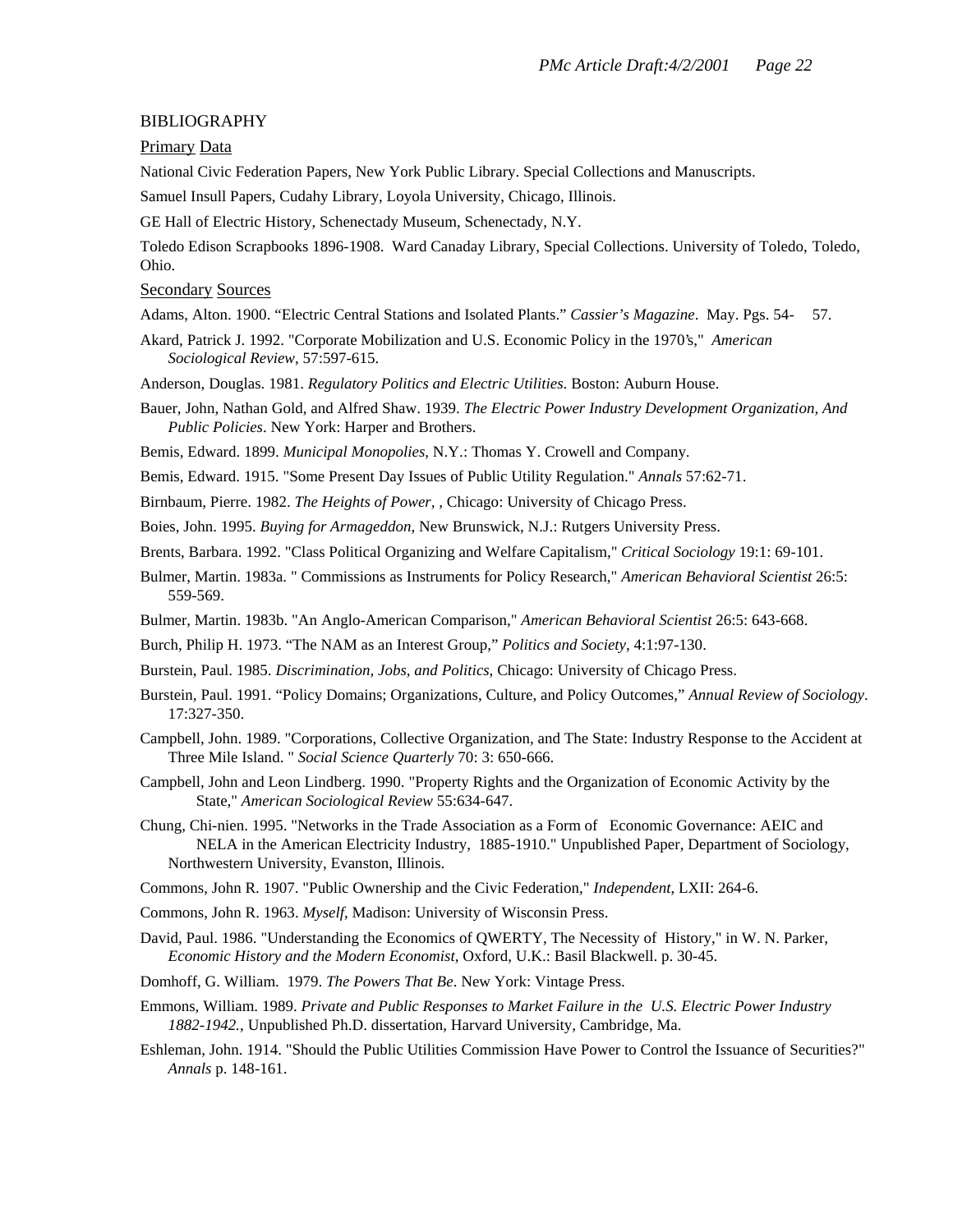- Esping-Anderson, Gosta, Roger Friedland, Erik O. Wright. 1977. "Modes of Class Struggle and the Capitalist State." *Kapitalistate* 7:186-220.
- Federal Trade Commission. 1935. *Investigations Of Utility Companies- Laws and Regulation*. part 73A, 1st session., 70th Congress, Vol.-12. Washington: Government Printing Office.
- Fligstein, Neil. 1990. *The Transformation of Corporate Control*, Cambridge, Ma.: Harvard University Press.
- Gilbert, Jess, and Caroline Howe. 1991. "Beyond State vs. Society, Theories of the State and New Deal Agricultural Policies," *American Sociological Review*, 56:204-220.
- Gould, Jacob, M. 1946. *Output And Productivity in the Electric and Gas Utilities*, National Bureau of Economic Research, Cambridge: Harvard University Press.
- Granovetter, Mark. 1985. "Economic Action and Social Structure", *American Journal of Sociology* 91:481-510.
- Granovetter, Mark and Patrick McGuire. 1998. "The Making of an Industry:Electricity in the United States,"in Michel Callon *The Law of Markets,* New York: Routledge.
- Green, Marguerite. 1956. *The National Civic Federation and the American Labor Movement, 1900-1925*, Washington, D.C.:Catholic University Press.
- Haskins, Charles, E.S. Meade, Clinton Woodruff, and Joseph Johnson. 1903. Recent History of Municipal Ownership in the United States." *Municipal Affairs* 6:524-538.
- Hausman, William and John Neufeld. 1987. "The Relative Economic Efficiency of Public Vs. Private Electric Utilities at the Turn of the Century." Society for the History of Technology Annual Meetings. Pittsburgh, Pa.
- Hellman, Richard. 1972. *Government Competition in the Electric Utility Industry*, New York: Praeger Press.
- Hooks, Gregory. 1991. "The Variable Autonomy of the State, A Comment on Steel and the State," *American Sociological Review*, 56:5: 690-3.
- Hooks, Gregory. 1993. "The Weakness of Strong Theories" *American Sociological Review* 58:37-53.
- Hughes, Charles Evans. 1916. *Addresses of Charles Evans Hughes, 1906-1916*, New York: G. P. Putnam.
- Hughes, Charles Evans. 1973. *The Autobiographical Notes of Charles Evans Hughes,* Ed. David Danelski and Joseph Tulchin. Cambridge, Ma.: Harvard University Press.
- Hughes, Thomas. 1983. *Networks Of Power: Electrification In Western Society 1880-1930*. Baltimore: Johns Hopkins University Press.
- Insull, Samuel. 1915. *Central Station Electric Service*. Edited by William Kelly, Chicago: Privately Printed.
- Insull, Samuel. 1924. *Public Utilities and Modern Life: Selected Speeches 1914-1923*. Edited by William Kelley, Chicago: Privately Published.
- Jenkins, Craig and Barbara Brents. 1989. "Social Protest, Hegemonic Competition, and Social Reform." *American Sociological Review*, 54:891-909.
- Jensen, Gordon M. 1956. *The National Civil Federation American Business In Age Of Social Change And Reform, 1900-1910*. Unpublished Ph.D. Dissertation. Princeton University, Princeton, New Jersey.
- Jones, Chester. 1908. "Review of 'Municipal and Private Operation of Public Utilities' (NCF)" *Annals* 31:731-732.
- Jones, Payson. 1940. *A Power History of the Consolidated Edison System*. New York:Consolidated Edison of NY.
- Jones, Stiles. 1914a. "State Versus Local Regulation." *Annals* 53:94-107.
- Kerr, William. 1914. "Qualifications Needed for Public Utility Commissioners." *Annals* 53:19-35.
- Komarovsky, Mirra. 1975. "Introduction," in *Sociology and Public Policy,* . Pg. 1-8. New York: Elsevier.
- Lane, William. 1937. *A History of Electric Service in Detroit*, Detroit: Detroit Bureau of Governmental Research.
- Lazerfield, Paul and Martin Jaeckel. 1975. "The Uses of Sociology in Presidential Commissions," in *Sociology and Public Policy*, Ed. Mirra Komarovsky. Pg. 117-140. New York: Elsevier.
- Lyon, Leverett and Victor Abrahamson. 1939. *Government and Economic Life*. Washington: Brookings Institute.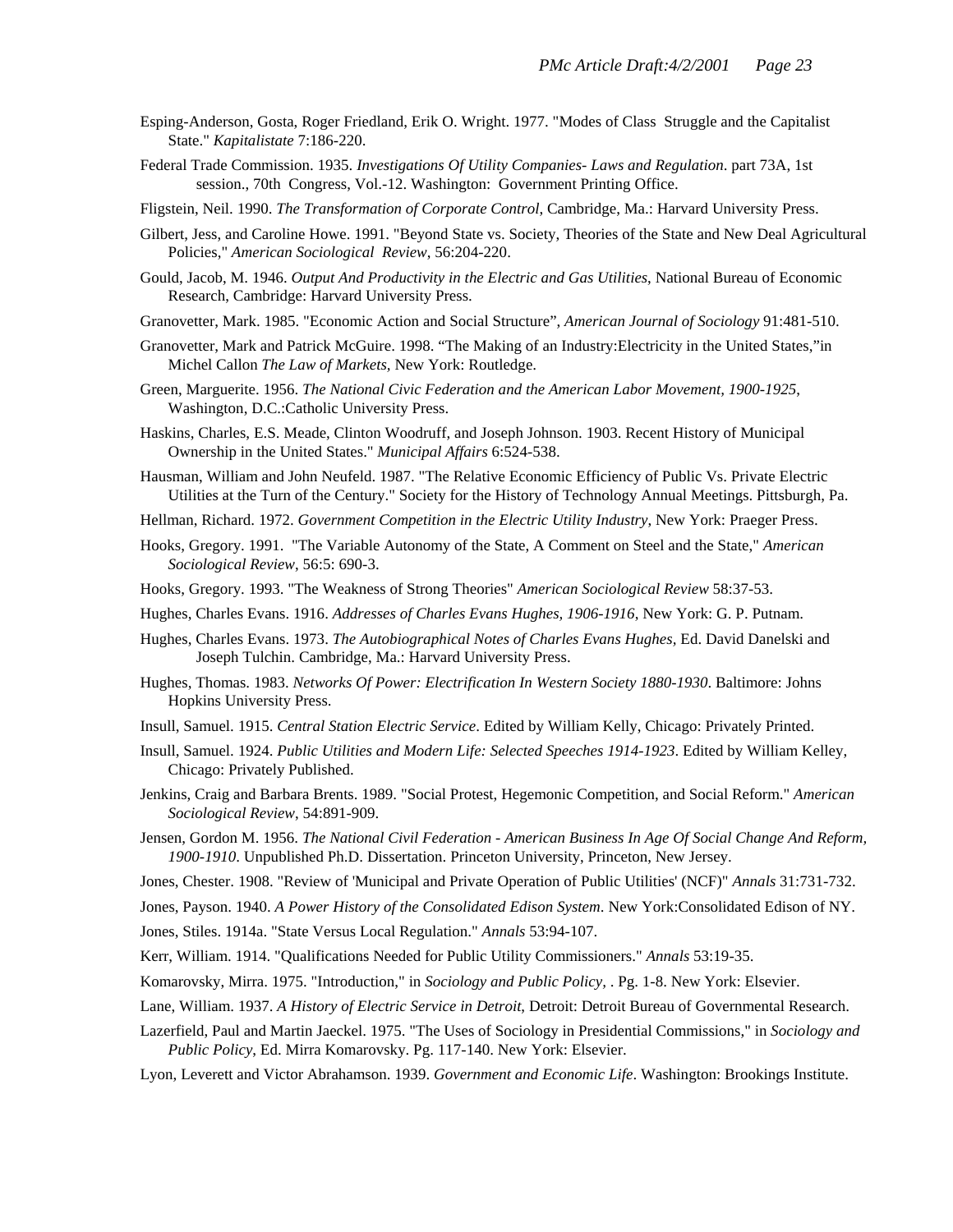- McDonald, Forrest. 1958. "Sam Insull and the Movement for State Utility Regulatory Commissions." *Business History Review* 32:3:241-254.
- McDonald, Forrest. 1962. *Insull*. Chicago: University Chicago Press.
- McGuire, Patrick. 1989. "Instrumental Class Power and the Origin of Class-Based State Regulation in the U.S. Electric Utility Industry." *Critical Sociology* 16:2-3:181-203.
- McGuire, Patrick. 1995. "The Nonpartisan League and Social Democracy in the U.S., Social Networks, Class Power, State Occupancy, and Embedded Class Biases." *Political Power and Social Theory*, 9:61-87. JAI Press.
- McGuire, Patrick, Mark Granovetter, and Michael Schwartz. 1993. "Thomas Edison and the Social Construction of the Early Electricity Industry in America," in *Explorations in Economic Sociology*, Ed.- Richard Swedberg, New York: Russell Sage Foundation.
- McGuire, Patrick and Mark Granovetter. 1994. "The Social Construction of the Electricity Industry, 1878-1910, Some Initial Findings," Social Construction of Markets Conference, Chicago; Illinois.
- Merton, Robert. 1975. "Social Knowledge and Public Policy," in *Sociology and Public Policy,* Ed. Mirra Komarovsky. Pg. 153-178. New York: Elsevier.
- Miller, Raymond. 1957. *Kilowatts at Work: A History of the Detroit Edison Company.* Detroit, Michigan: Wayne State University Press.
- Munro, William. 1908. "The Civic Federation Report on Public Ownership," *Quarterly Journal of Economics* 23: 161-174.
- National Civic Federation. 1903, 1904, 1905, 1906, 1907. *National Civic Federation Review*. New York: National Civic Federation.
- National Civic Federation. 1907a,b,c *Municipal and Private Operations of Public Utilities* New York: National Civic Federation.
- National Civic Federation. 1907d. *Report on Labor and Politics* by James W. Sullivan and John R. Commons. New York: National Civic Federation.
- National Civic Federation. 1913. *Commission Regulation of Public Utilities, A Compilation and Analysis of Laws of Forty-Three States and of the Federal Government for the Regulation by Central Commissions of Railroads and other Utilities*. New York: National Civic Federation.
- National Electric Light Association. 1898, 1900, 1905, 1906, 1907 *Proceedings of The Annual Meeting of the National Electric Light Association*, New York: NELA. National Electric Light Association.
- Nelson, Edward. 1964. *The History of Kansas Power and Light Company.* Lawrence, Kansas: Center for Research in Business-University of Kansas.
- Peschek, Joseph. 1987. *Policy-Planning Organizations, Elite Agendas America's Rightward Turn,* Philadelphia: Temple University Press.
- Popper, Frank. 1970. *The President's Commissions*, New York: Twentieth Century Fund.
- Prechel, Harland. 1990. "Steel and the State: Industry Politics and Business Policy Formation, 1940-1989." *American Sociology Review*, 55:5:648-668.
- Prechel, Harland. 1991. "Conflict and Historical Variation in Steel Capital State Relations," *American Sociology Review* 56:5: 693-8.
- Priest,Thomas, Richard Sylves, and David Scudder. 1984. "Corporate Advice, Large Corporations and Federal Advising Committees," *Social Science Quarterly* pg. 100-111.

Quadagno, Jill. 1987. "Theories of the Welfare State," *Annual Review of Sociology*, 13: 109-128.

Quadagno, Jill. 1992. "Social Movements and State Transformation" *American Sociological Review*, 57:616-634.

Rudolph, Richard and Scott Ridley. 1986. *The Hundred Year War Over Electricity.* New York: Harper and Row.

Schap, David. 1986. *Municipal Ownership in the Electric Utility Industry.* New York: Praeger Press.

Scharfman, I. Leo. 1914 "Commission Regulation of Public Utilities: A Survey of Legislation." *Annals* 53:1-18.